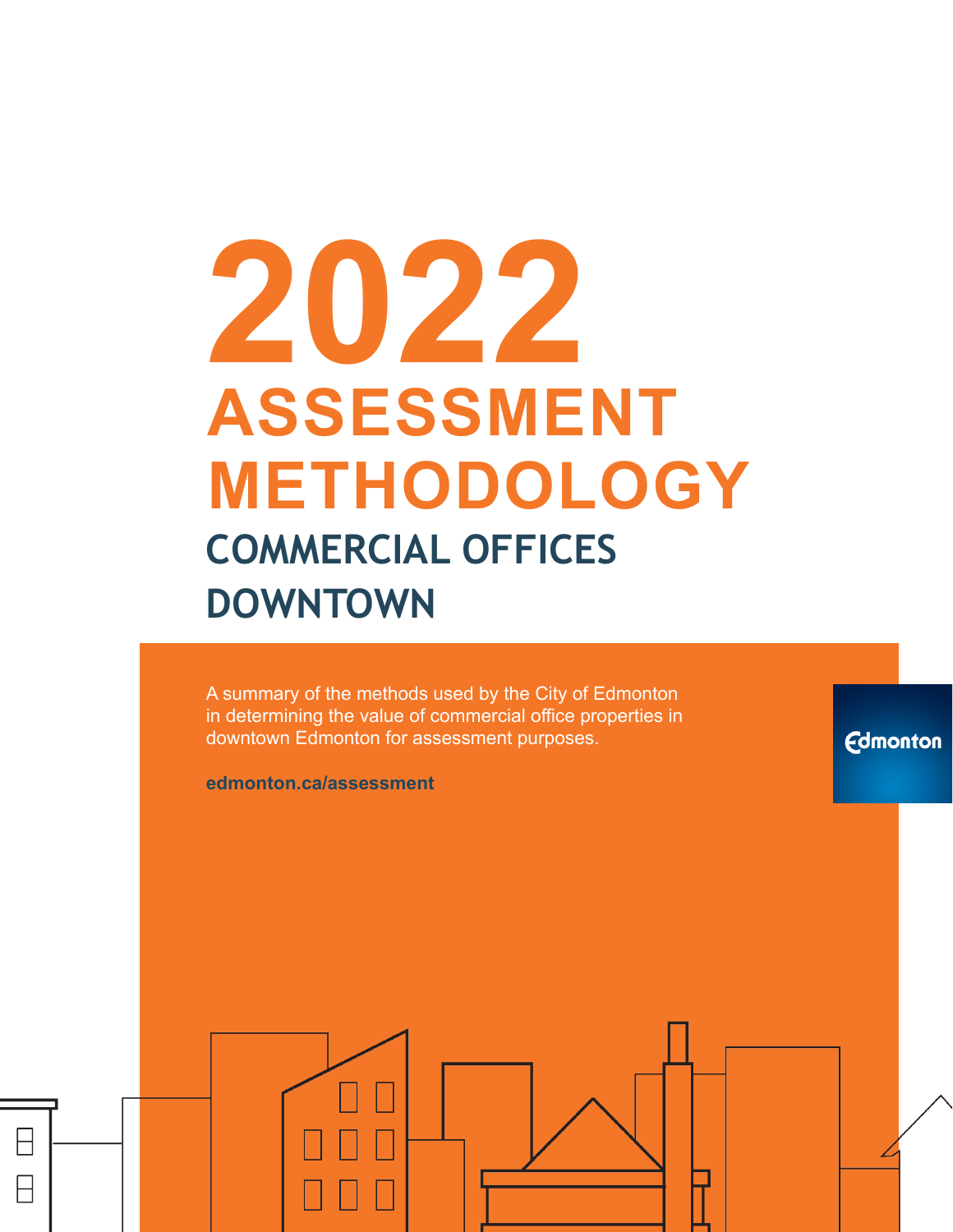## **Table of Contents**

| <b>Scope</b>                           | $\overline{2}$ |
|----------------------------------------|----------------|
| <b>Introduction</b>                    | $\overline{2}$ |
| <b>Mass Appraisal</b>                  | 4              |
| <b>Valuation Model</b>                 | 6              |
| <b>Commercial Property Types</b>       | $\overline{7}$ |
| <b>Approaches to Value</b>             | 8              |
| Income Approach                        | 8              |
| <b>Income Approach Definitions</b>     | 9              |
| <b>Sample Assessment Detail Report</b> | 14             |
| <b>Variables</b>                       | 15             |
| Classification                         | 15             |
| Location                               | 16             |
| <b>Size</b>                            | 16             |
| <b>Space Types</b>                     | 17             |
| <b>Other Value Adjustments</b>         | 18             |
| <b>Other Definitions</b>               | 19             |
| <b>References</b>                      | 21             |
| <b>Maps</b>                            | 22             |
| <b>Time Adjustment Factors</b>         | 23             |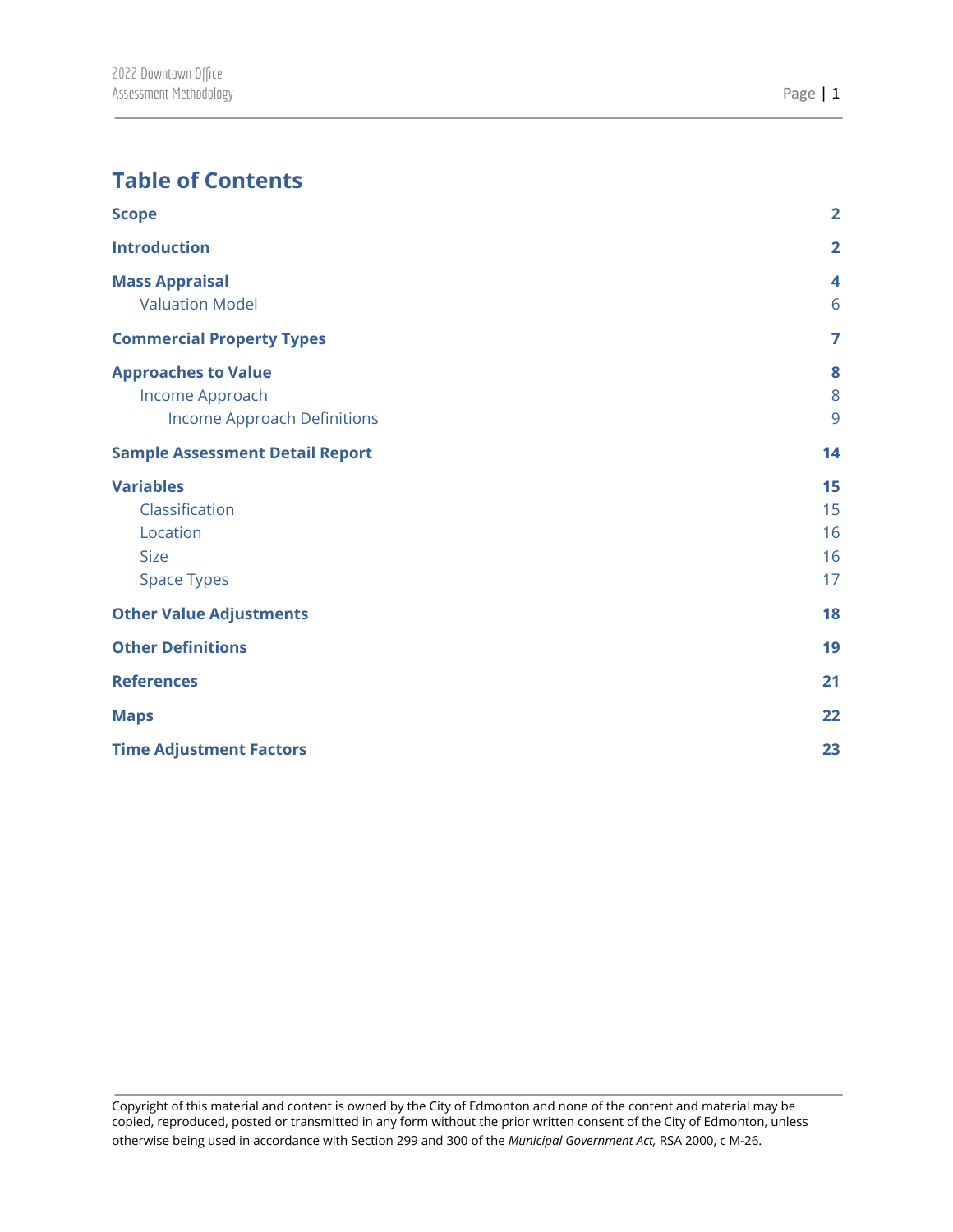## <span id="page-2-0"></span>**Scope**

<span id="page-2-1"></span>This guide explains how Downtown Office properties are valued for assessment purposes. The guide is intended as a tool and complements the assessor's judgment in the valuation process.

# **Introduction**

Property assessments in the City of Edmonton are prepared in accordance with the requirements of the Municipal Government Act, R.S.A. 2000, c. M-26, (hereinafter "MGA") and the *Matters Relating to Assessment and Taxation Regulation, 2018*, Alta Reg 203/17, (hereinafter "MRAT"). The *MRAT* regulation establishes the valuation standard to be used, defines the procedures to be applied, and proposes objectives for the quality to be achieved in the preparation of assessments. The legislation requires the municipality to prepare assessments that represent market value by application of the mass appraisal process. All assessments are expected to meet quality standards prescribed by the province in the MRAT regulation.

Property assessments represent:

- an estimate of the value;
- of the fee simple estate in the property;
- as the property existed on December 31, 2021;
- reflecting typical market conditions;
- as if the property had been sold on July 1, 2021;
- on the open market;
- from a willing seller to a willing buyer.

The assessment is an estimate of the value that would result when those specific, defined conditions are met.

The legislation requires the City of Edmonton to assess the fee simple estate.

"Fee simple interest [is] absolute ownership unencumbered by any other interest or estate… leased fee interest [is] the ownership interest held by the lessor, which includes the right to the contract rent specified in the lease plus the reversionary right when the lease expires… leasehold interest [is] the interest held by the lessee (the tenant or renter) through a lease conveying the rights of use and occupancy for a stated term under certain conditions." *Appraisal Institute of Canada, The Appraisal of Real Estate Third Canadian Edition, Vancouver, Canada, 2010, page 6.4*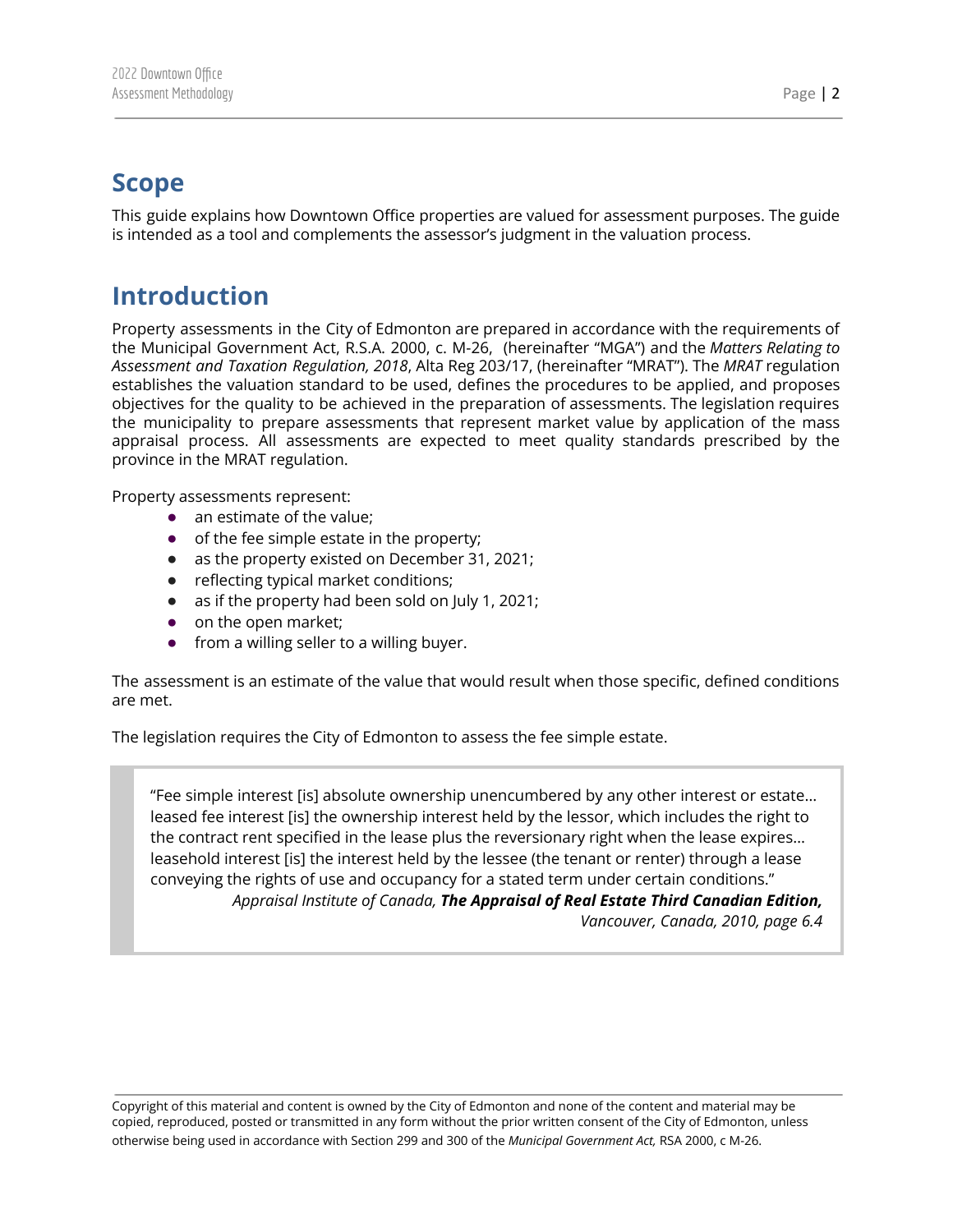#### Both *market value* and *property,* along with additional terms are defined in the *MGA* and *MRAT* :

| s.284(1)(r) " $proper$ y means<br>(i) a parcel of land<br>(ii) an improvement, or<br>(iii) a parcel of land and the improvements to it                                                                                                                                               |                            |
|--------------------------------------------------------------------------------------------------------------------------------------------------------------------------------------------------------------------------------------------------------------------------------------|----------------------------|
|                                                                                                                                                                                                                                                                                      | <b>MGA</b> .s.284 $(1)(r)$ |
| s.1(k) "regulated property" means<br>(i) land in respect of which the valuation standard is agricultural use value,<br>(ii) designated industrial property, or<br>(iii) machinery and equipment                                                                                      |                            |
|                                                                                                                                                                                                                                                                                      | <b>MRAT</b> $s.1(k)$       |
| s.9(1) the valuation standard for the land and improvements is market value unless<br>subsection (2) applies                                                                                                                                                                         |                            |
|                                                                                                                                                                                                                                                                                      | <b>MRAT</b> $s.9(1)$       |
| s.1(1)(n) "market value" means the amount that a property, as defined in section 284(1)(r),<br>might be expected to realize if it is sold on the open market by a willing seller to a willing                                                                                        |                            |
| buyer                                                                                                                                                                                                                                                                                | <b>MGA</b> s. $1(1)(n)$    |
| s.5 An assessment of property based on <b>market value</b><br>(a) must be prepared using mass appraisal,<br>(b) must be an estimate of the value of the fee simple estate in the property, and<br>(c) must reflect typical market conditions for properties similar to that property | MRATS.5                    |
| s.289(2) Each assessment must reflect<br>(a) the characteristics and physical condition of the property on December 31 of the<br>year prior to the year in which a tax is imposed                                                                                                    |                            |
|                                                                                                                                                                                                                                                                                      | <b>MGA</b> s.289(2)(a)     |
| s.6 Any assessment prepared in accordance with the Act must be an estimate of the value of<br>a property on July 1 of the assessment year                                                                                                                                            |                            |
|                                                                                                                                                                                                                                                                                      | <b>MRAT</b> s.6            |
| s.1(g) "mass appraisal" means the process of preparing assessments for a group of<br>properties using standard methods and common data and allowing for statistical testing                                                                                                          | <b>MRAT</b> s. $1(g)$      |
|                                                                                                                                                                                                                                                                                      |                            |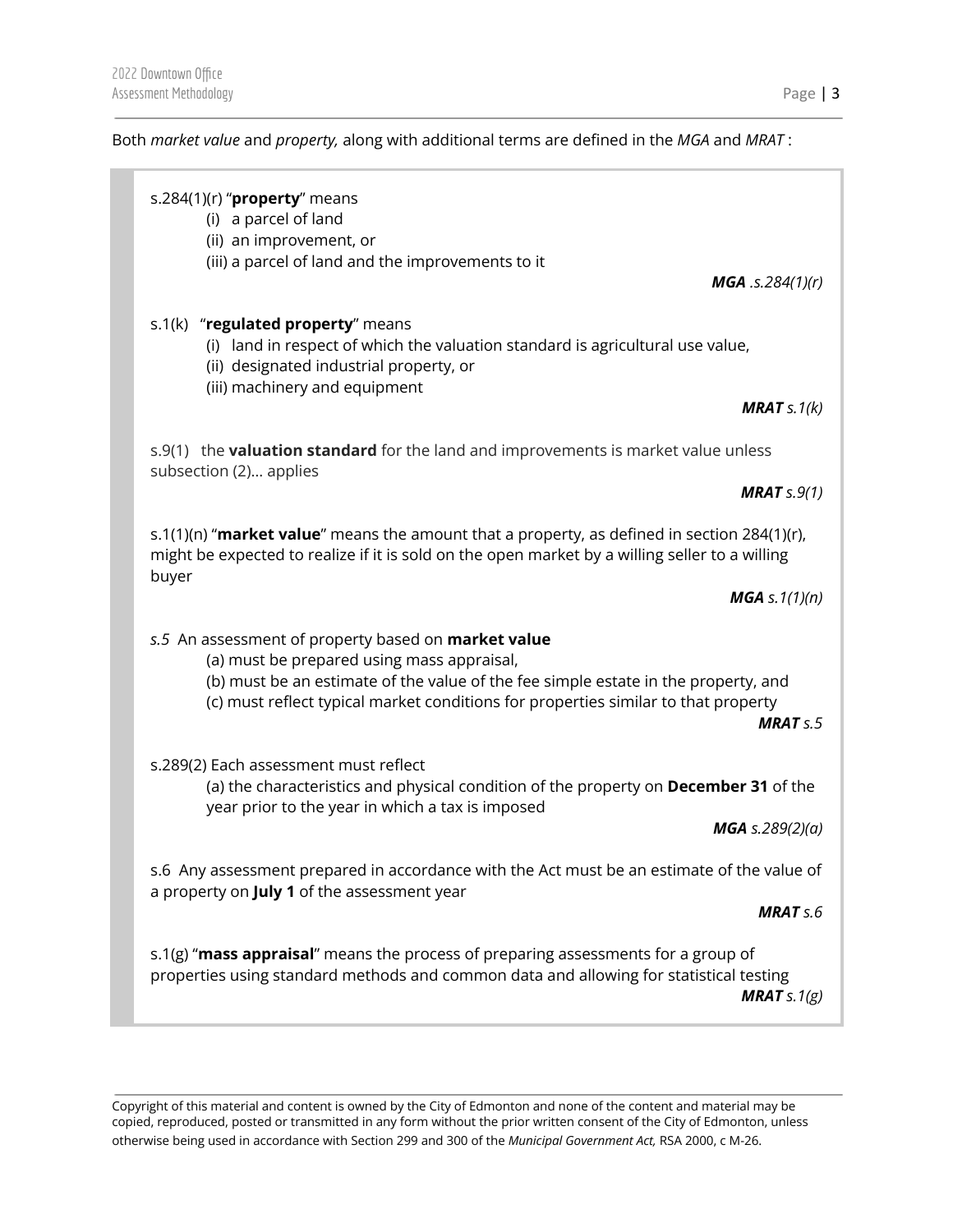# <span id="page-4-0"></span>**Mass Appraisal**

Mass appraisal is the legislated methodology used by the City of Edmonton for valuing individual properties, and involves the following process:

- properties are stratified into groups of comparable properties
- common property characteristics are identified for the properties in each group
- a uniform valuation model is created for each property group

31(c) **"valuation model"** means the representation of the relationship between property characteristics and their value in the real estate marketplace using a mass appraisal process

*MRAT s.31(c)*

The following two quotations indicate how the International Association of Assessing Officers distinguishes between mass appraisal and single-property appraisal:

"... single-property appraisal is the valuation of a particular property as of a given date: mass appraisal is the valuation of many properties as of a given date, using standard procedures and statistical testing."

"Also, mass appraisal requires standardized procedures across many properties. Thus, valuation models developed for mass appraisal purposes must represent supply and demand patterns for groups of properties rather than a single property." *Property Appraisal and Assessment Administration, pg. 88-89*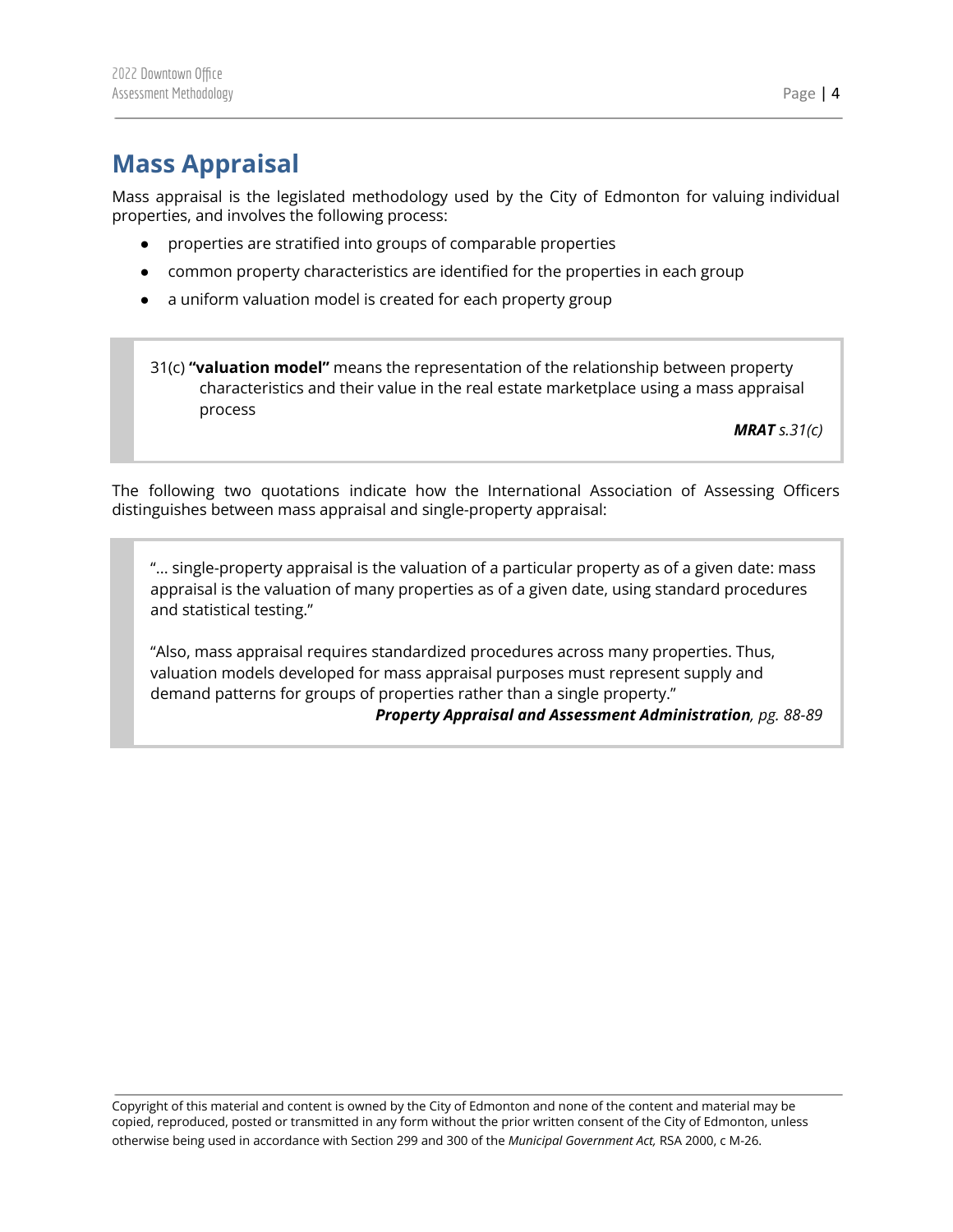For both mass appraisal and single-property appraisal, the process consists of the following stages:

|                                                                                   | <b>Mass Appraisal</b>                                                                                                                 | <b>Single Appraisal</b>                                                                                                                                                    |  |  |
|-----------------------------------------------------------------------------------|---------------------------------------------------------------------------------------------------------------------------------------|----------------------------------------------------------------------------------------------------------------------------------------------------------------------------|--|--|
| <b>Definition and</b><br><b>Purpose</b>                                           | Mass appraisal is used to<br>determine the assessment<br>base for property taxation in<br>accordance with legislative<br>requirements | The client specifies the nature<br>of the value to be estimated,<br>this includes: rights to be<br>valued, effective date of<br>valuation, and any limiting<br>conditions. |  |  |
| <b>Data Collection</b>                                                            | Mass appraisal requires a<br>database of property<br>characteristics and market<br>information.                                       | The extent of data collection is<br>specific to each assignment<br>and depends on the nature of<br>the client's requirements.                                              |  |  |
| <b>Market Analysis</b>                                                            | Mass appraisal is predicated<br>on highest and best use.                                                                              | Market analysis includes the<br>analysis of highest and best<br>use                                                                                                        |  |  |
| <b>Valuation Model</b>                                                            | Valuation procedures are<br>predicated on groups of<br>comparable properties.                                                         | Subject property is the focus<br>of the valuation. The analysis<br>of comparable properties is<br>generally six or less                                                    |  |  |
| The testing of acceptable<br>analysis and objective criteria<br><b>Validation</b> |                                                                                                                                       | The reliability of the value<br>estimate is more subjective.<br>Acceptability can be judged by<br>the depth of research and<br>analysis of comparable sales                |  |  |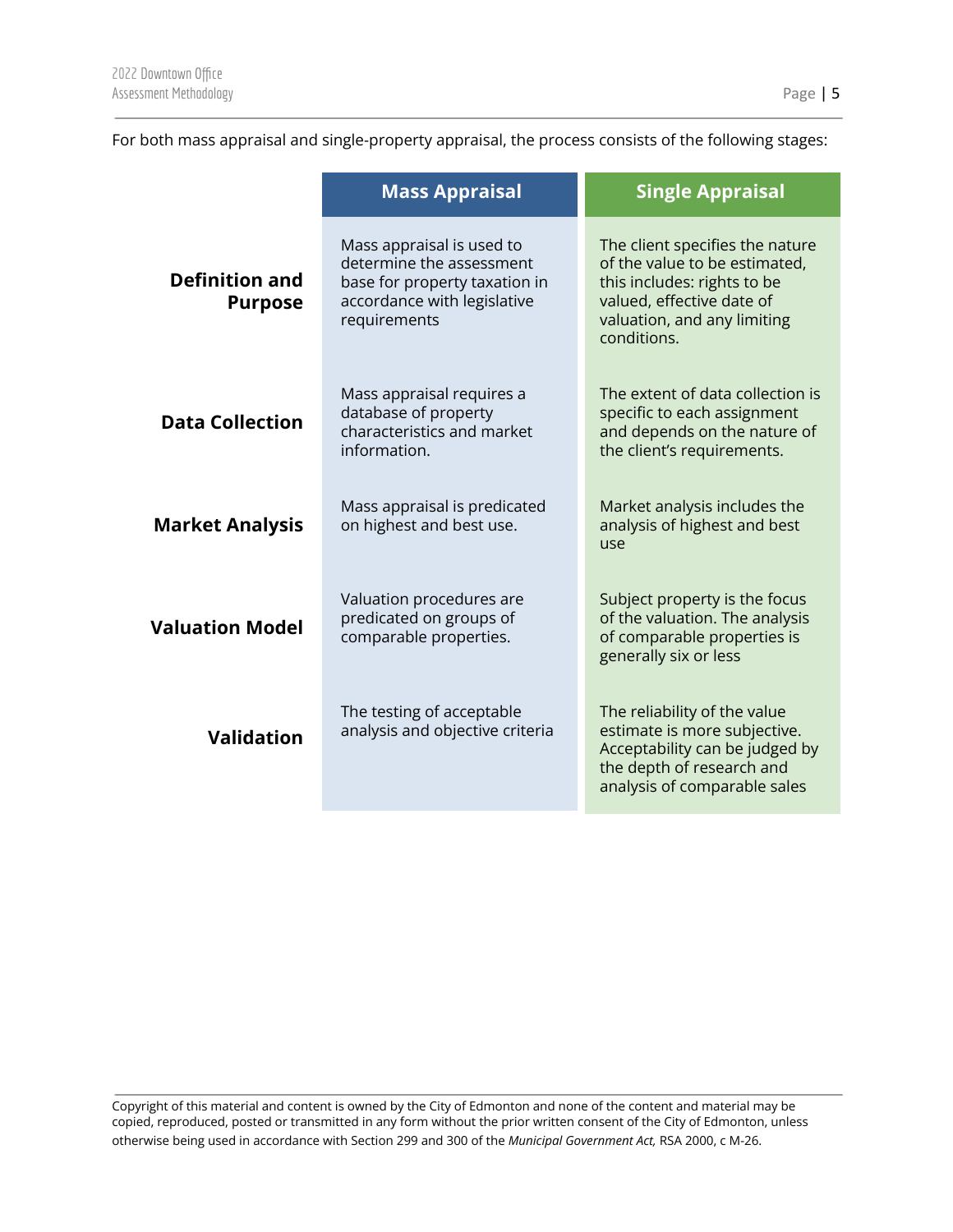#### <span id="page-6-0"></span>Valuation Model

A valuation model creates an equation of variables, factors and coefficients that explains the relationship between estimated market value and property characteristics. An assessed value is then calculated by applying the appropriate valuation model to individual properties within a property type.

s31 (a) **"coefficient"** means a number that represents the quantified relationship of each variable to the assessed value of a property when derived through a mass appraisal process (b) **"factor"** means a property characteristic that contributes to a value of a property; (d) **"variable"** means a quantitative or qualitative representation of a property characteristic used in a valuation model *MRAT, s.31 (a), (b) and (d)* s.33 Information prescribed … does not include coefficients *MRAT, s.33(3)*

| variables are identified from property characteristics<br>$\bullet$<br>statistical analysis of how variables affect market value<br>$\bullet$<br>• factors and coefficients are determined<br>the resulting valuation models are applied to property<br>$\bullet$<br>characteristics |
|--------------------------------------------------------------------------------------------------------------------------------------------------------------------------------------------------------------------------------------------------------------------------------------|
|                                                                                                                                                                                                                                                                                      |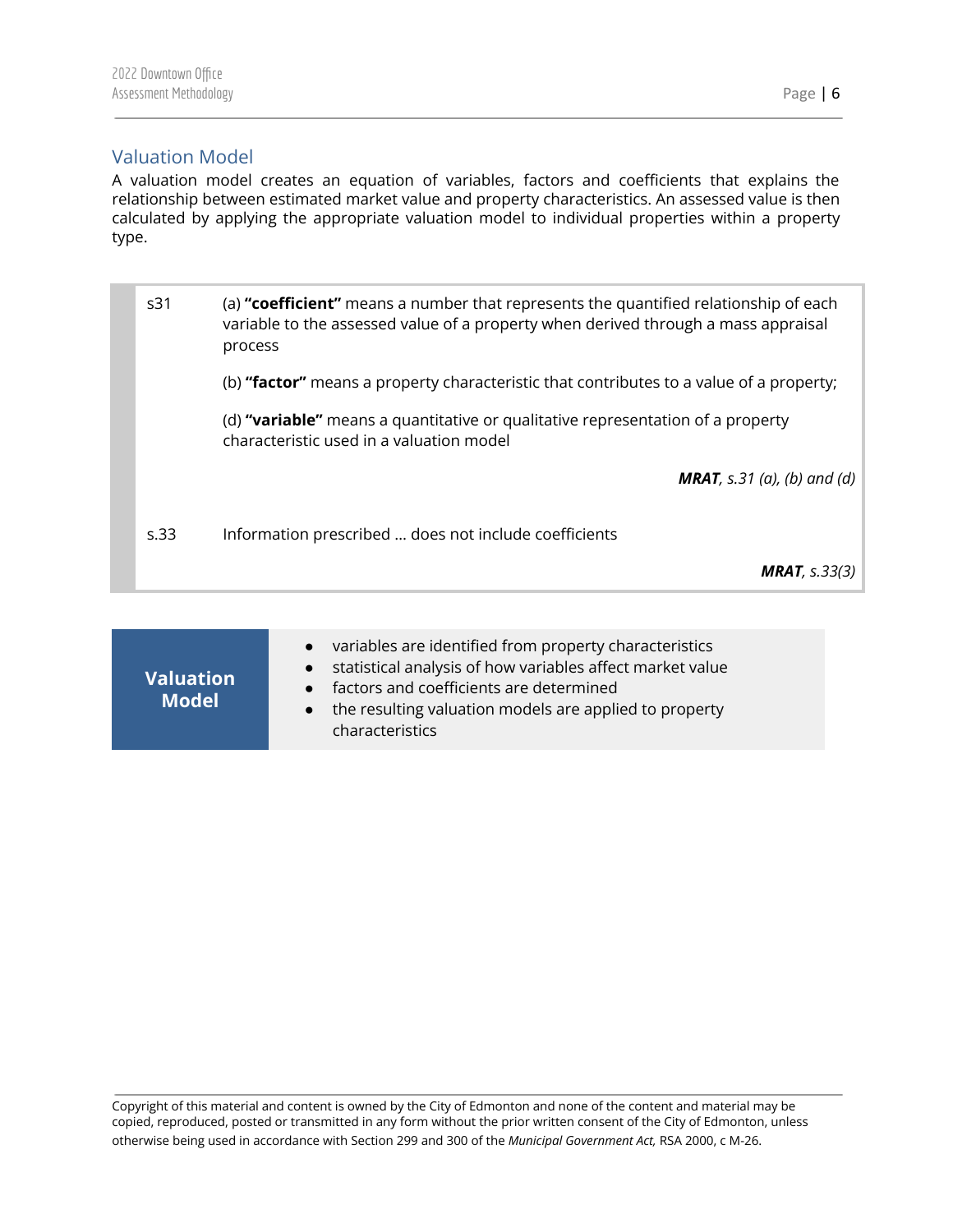# <span id="page-7-0"></span>**Commercial Property Types**

**Office** buildings are designed for general commercial occupancy where the majority of the space type is office use. Some of the typical uses include the offices of lawyers, accountants, engineers, architects, real estate and insurance firms, health and government services, corporate uses, administration and similar office support services.

#### **Office buildings are grouped into two areas:**

**Downtown Office Buildings** are office buildings that are located in the downtown districts. See 2022 Office Districts Map.

**Suburban Office Buildings** are office buildings that are located in suburban districts. See 2022 Office Districts Map. For Suburban Office buildings please see 2022 Suburban Office Assessment Methodology.

#### **There are other commercial property types in the marketplace, however only the pertinent ones are summarized below:**

**Shopping centres** are commercial establishments related in location, size, and type. Shopping centre properties are grouped into two formats: open air and enclosed format properties. Enclosed format properties are malls, which include super-regional, regional, and community shopping centres. Open air format properties include; power centres, neighbourhood shopping centres and box retail.

**Retail** properties are typically unanchored freestanding buildings. Multiple freestanding buildings can be found on the same property. This includes street-front retail that may be abutting other retail properties. They are typically pedestrian-oriented. In conjunction with retail space, various uses on other floors can be found, such as residential and/or office space. Some will have on-street parking with pedestrian traffic.

**Retail Plazas** are properties that consist of 3 or more retail spaces or units often laid out in a continuous straight line (strip), a 'U' or 'L' shape configuration and are typically unanchored. Each individual unit may have outside signage which can be seen from the street. They are typically vehicle-oriented while some will have on-street parking with pedestrian traffic. Generally, each unit has a separate customer entrance, some may be accessed through a common corridor area. One or more retail orientated buildings may be on the parcel.

*Additional details are available in the 2022 Neighbourhood, Power Centre and Box Retail Assessment Methodology and the 2022 Retail and Retail Plaza Assessment Methodology, which are available online at Edmonton.ca.*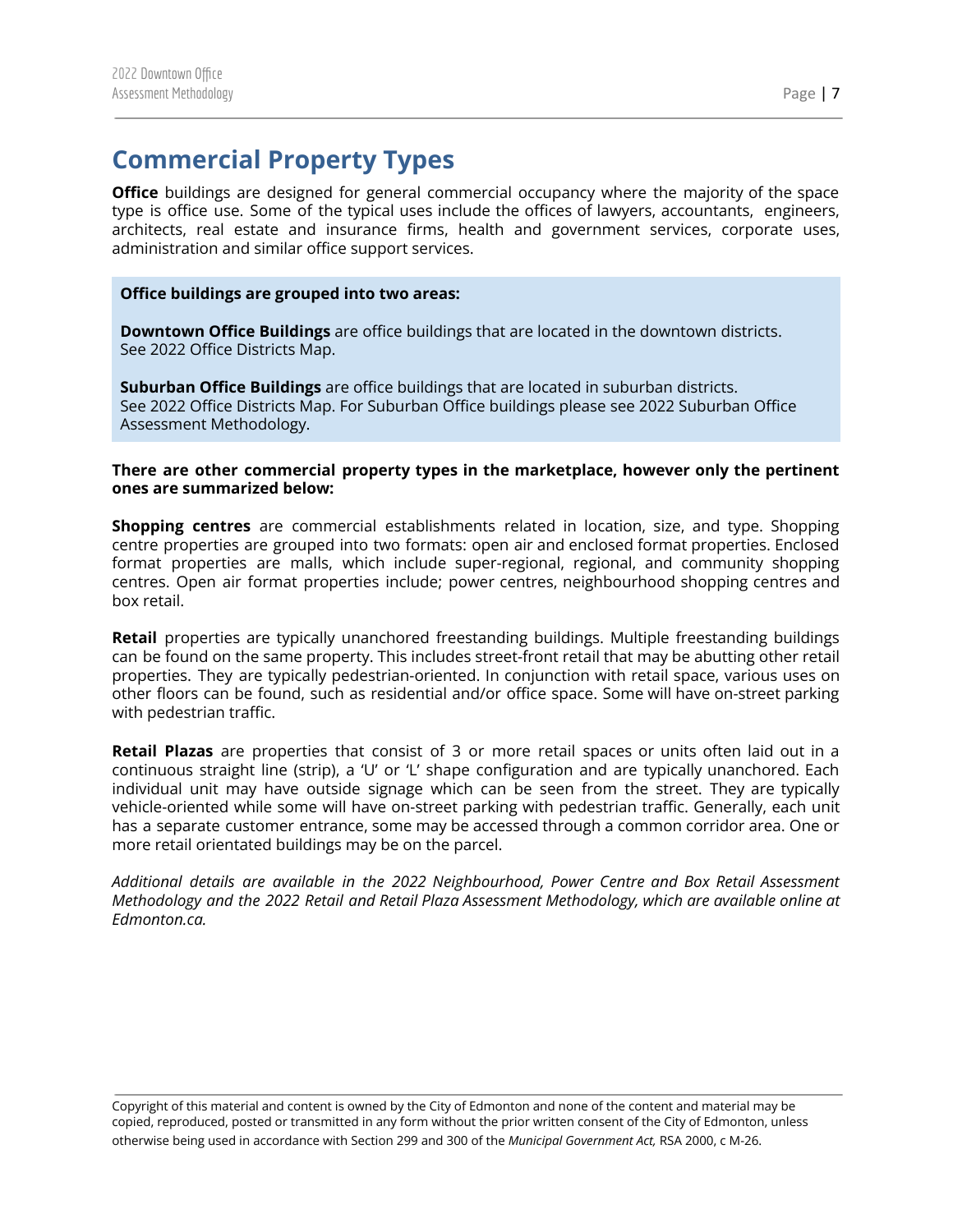# <span id="page-8-0"></span>**Approaches to Value**

The approaches to determine market value are the direct comparison, income, and cost approaches.

| <b>Direct</b><br><b>Comparison</b><br><b>Approach</b> | Typical market value (or some other characteristic) is determined by<br>referencing comparable sales and other market data. It is often used<br>when sufficient sales or market data is available. It may also be referred<br>to as the Sales Comparison Approach.                                                 |
|-------------------------------------------------------|--------------------------------------------------------------------------------------------------------------------------------------------------------------------------------------------------------------------------------------------------------------------------------------------------------------------|
| <b>Income</b><br><b>Approach</b>                      | This approach considers the typical actions of renters, buyers and sellers<br>when purchasing income-producing properties. This approach estimates<br>the typical market value of a property by determining the present value<br>of the projected income stream. Often used to value rental or leased<br>property. |
| Cost<br><b>Approach</b>                               | Typical market value is calculated by adding the depreciated replacement<br>cost of the improvements to the estimated value of land. It is often used<br>for properties under construction or when there is limited market data<br>available.                                                                      |

#### <span id="page-8-1"></span>Income Approach

For this property type, the assessment is determined using the income approach. The income approach best reflects the typical actions of buyers and sellers when purchasing income‐producing properties. The City of Edmonton requests financial information from owners during the annual Request for Information (RFI) process.

Annually, property owners are required to provide the following via the RFI process:

- A completed Commercial Tenant Roll Form including information about space types (office, retail, warehouse, storage); tenant location; lease term; lease rate; operating expenses; tenant inducements and type; landlord and tenant improvements; escalations; other rent (signage, percent rent) and vacant space.
- Year-end financial statements including the Income Statement, a Schedule of Income and Expenses, and Notes.
- A complete Parking Details form including parking location, the number and type of stalls and rate per stall.
- Yearly Expenses for owner occupied properties including power, water & sewer, gas, waste removal, insurance and structural repairs.
- For 2022, COVID Income Addendum requesting information on abatements, deferrals and CECRA (Canada Emergency Commercial Rent Assistance) payments was sent to property owners. In addition, the COVID Income Addendum also requested information on abandoned, breached, or amended leases.

The Income model analyzes the relationship between the variables of income producing properties and their income. The City of Edmonton uses triple net rent in its income model. For 2022 valuation,

Copyright of this material and content is owned by the City of Edmonton and none of the content and material may be copied, reproduced, posted or transmitted in any form without the prior written consent of the City of Edmonton, unless otherwise being used in accordance with Section 299 and 300 of the *Municipal Government Act,* RSA 2000, c M-26.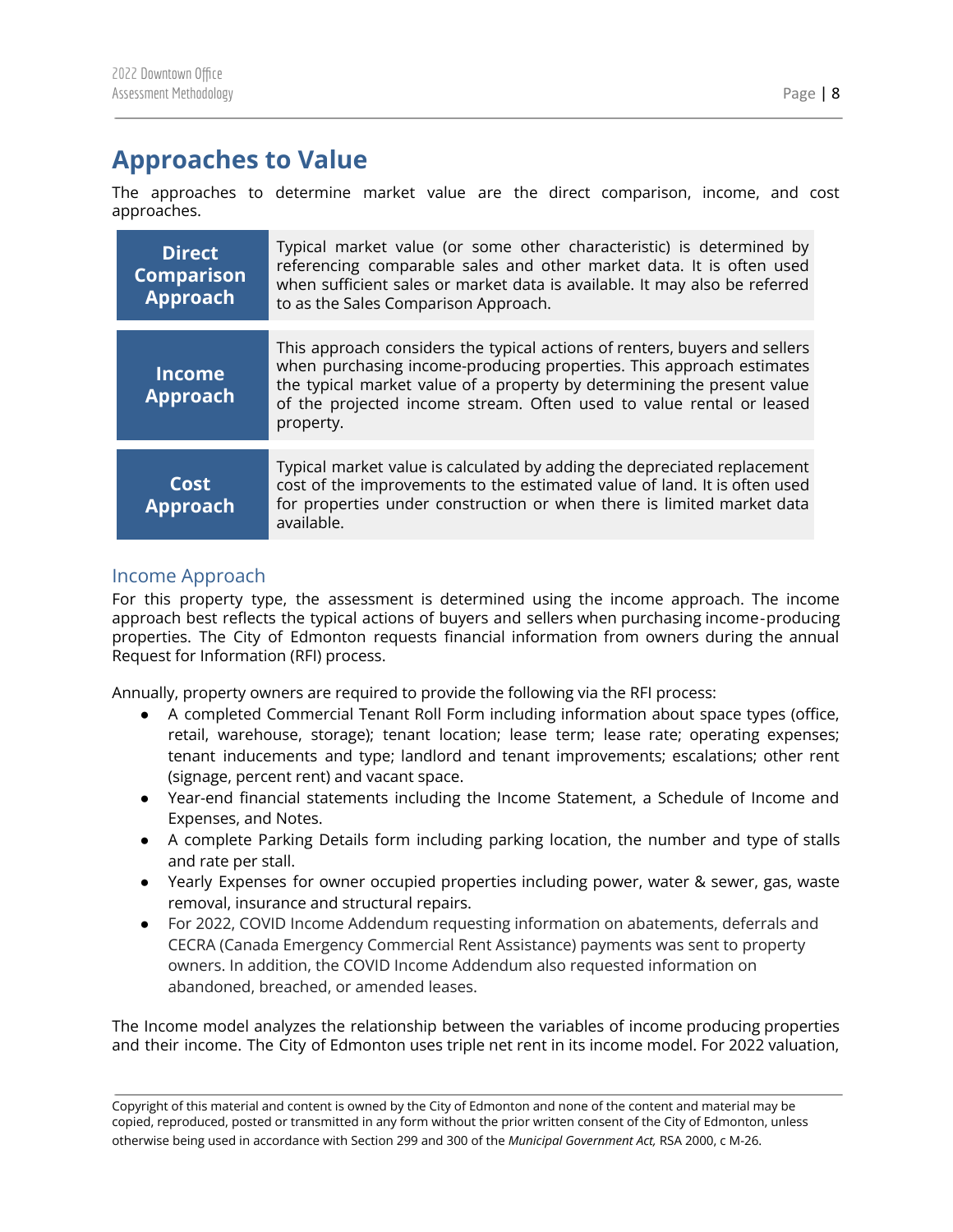income information from July 1, 2018 to July 1, 2021 was analyzed. The resulting model is then applied to the physical characteristics and attributes of every Downtown Office property to estimate each property's market value assessment.

Sales information is received from the Land Titles Office. Sales are validated. Validation may include site inspections, interviews with involved parties, a review of land title documents, corporate searches, third party information, and sales validation questionnaires. The resulting validated sales are used to develop capitalization rates to use in the income approach. *Sale price reflects the condition of a property on the sale date and may not be equal to the assessed value.*

For 2022 valuation, sales occurring from July 1, 2016 to June 30, 2021 were analyzed. Time adjustments are applied to sale prices to account for any market fluctuations occurring between the sale date and the legislated valuation date.

#### <span id="page-9-0"></span>**Income Approach Definitions**

To provide a clear understanding of the terms used in the income approach, the following definitions are supplied.

**Typical Market Rent** is the rent currently prevailing in the market for properties comparable to the subject property (otherwise known as current economic rent). Current economic or market rents are used to form the basis of the valuation as opposed to actual rents, because in many cases actual rents reflect historical revenues derived from leases negotiated before the valuation date. In determining potential gross income, the assessor is not bound by the contractual rent between the landlord and tenant, but must determine rental income on the basis of what is typically paid in the market at the time of valuation.

In order to estimate market typical rents for buildings in the Downtown Office inventory for 2022 valuation, only new leases and lease renewals commencing within a 3 year period prior to the valuation date have been considered. Lease step ups have not been used to derive the market typical rents as a large enough dataset is provided by the new and renewal leases.

As a general rule, the City determines typical market rents for a full office floor. Therefore, if a lease rate includes more than one unit on the same floor, or a tenant has expanded into an additional unit on the same floor, the size of the units are combined into one rent for the floor occupied. If a rental rate includes area on more than one floor, the rent is analyzed on a per floor basis. This is supported by the *Alberta Assessors' Association, Practicing Assessment in Alberta Handbook (PAAH): Office Buildings Valuation Guide, (2016), at p.19*

**Base Rent / Net Rent** is the stipulated or contract rent exclusive of additional charges to the property (taxes, insurance, utilities and maintenance). Base and net rent do not include GST.

**Triple Net Rent** is the rental structure where the tenant (lessee) pays all charges to the property (e.g.: taxes, insurance, utilities, maintenance) in addition to the stipulated or contract rent. Structural repairs are excluded from the tenant responsibility.

**Effective Rent,** generally defined, is the rental rate net of financial concessions such as periods of free rent during the lease term. As explained below, the City does not adjust rental rates for Tenant Improvements. For 2022 valuation, the only financial concession found to be typical in the Downtown Office market, and adjusted for by the City, was periods of free rent. Please see Tenant Improvement Allowances and Tenant Inducements below.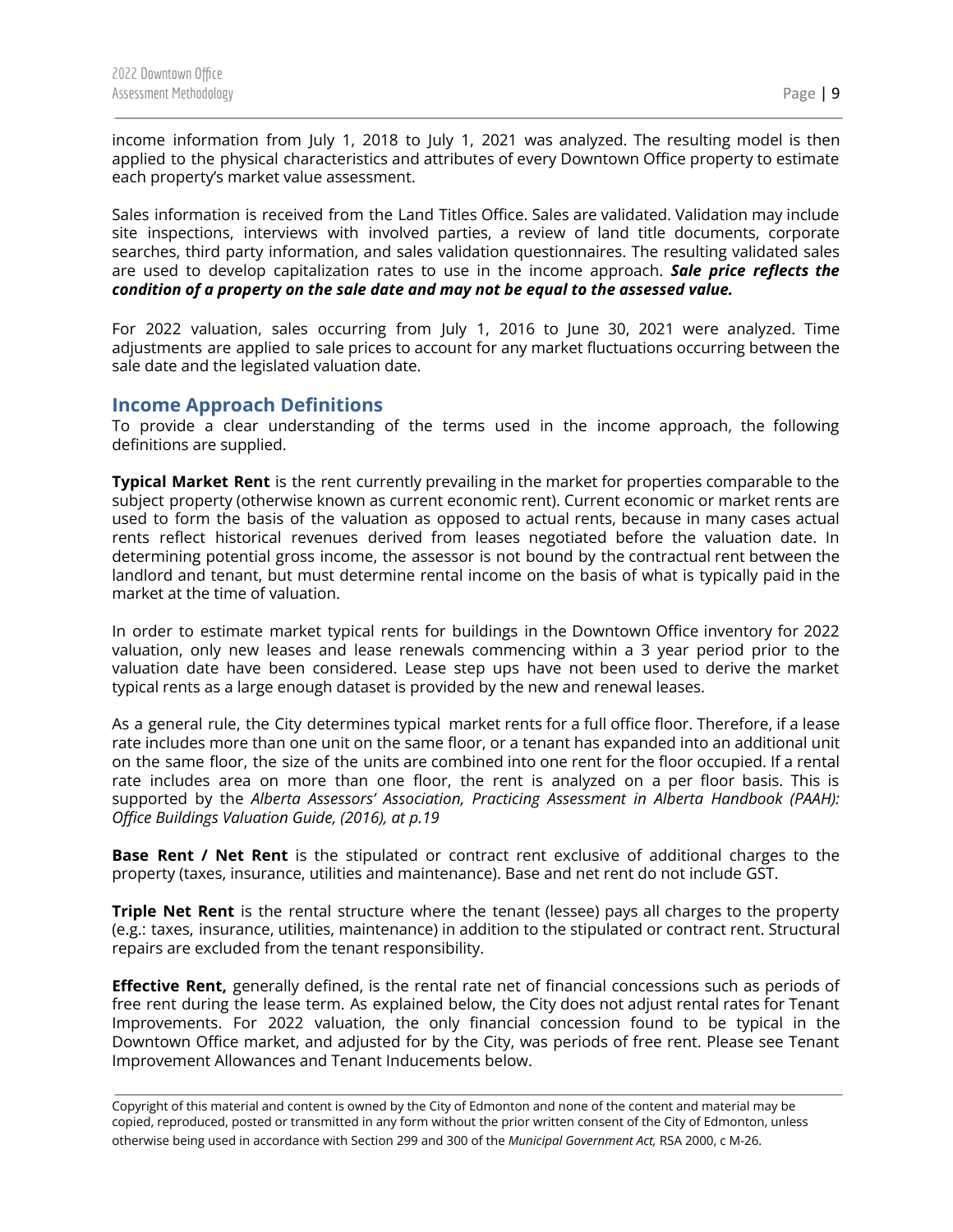**Lease types** include *gross leases, modified gross leases, single net leases, double net leases,* and *triple net leases*. These may not always mean the same thing in different markets. The expenses that are included in each type of rent vary from market to market. In general, the following distinctions can be made:

- *Gross lease* tenant pays rent and property owner pays expenses
- *Modified gross lease or Semi-gross lease* tenant and property owner share expenses
- *Single net lease* tenant pays utilities and taxes or insurance, and property owner pays structural repairs, property maintenance, and property taxes or insurance
- *Double net lease* tenant pays utilities, taxes, and insurance, and property owner pays structural repairs and property maintenance
- *Triple net lease* tenant pays utilities, taxes, insurance, and maintenance, and property owner pays or structural repairs only
	- o **New** is a new lease agreement of a tenant occupying a space that was vacant or occupied by a previous tenant, may include tenant expansion.
	- o **Renewal** is when a lease expires and the existing tenant signs a new lease term.
	- o **Step-Up** is a scheduled change to the rental rate within the term of the existing lease.

**Tenant Improvement Allowances** is a dollar amount or allowance provided to the tenant by the landlord for the renovation or completion of the interior finish, which may or may not equal the full cost of construction or remodeling.

The City of Edmonton does not adjust for tenant improvement allowances. As the City is mandated through legislation to assess the *Fee Simple interest* of each property, it is inherent that the estimated market rent reflects fully finished space. When a tenant and landlord negotiate a base rental rate with a tenant improvement allowance as part of the rental agreement, they have agreed upon the rent that they believe the space can achieve as fully finished, not the rent it would achieve in its current state.

**Tenant Inducements** are incentives provided by landlords either to attract new tenants or retain existing tenants. Described below are the most common forms of tenant inducements:

- *Common area expense* or *operating expense reimbursement* is a form of tenant inducement where operating expenses in excess of a predetermined base amount are reimbursed.
- *Relocation Allowance* is a credit offered by a landlord to cover relocation expenses incurred by tenants.
- A *buyout* is a termination of an existing lease whereby the landlord agrees to pay the remainder or terminate the original lease on behalf of the tenant.
- *Cash payments* are a signing bonus paid to tenants that enter into a new lease agreement.
- *Free rent or discounted rent* is an abatement of rent during some period of the lease term. Free rent is a reduction in the face rental rate, the amount appearing on the face of the lease, for a stated period of time. This adjustment is generally applied at the beginning of the lease term. For example, a lease is signed with free rent for the first three months of a five year lease.

Based on the information provided to the City of Edmonton through the RFI process, for 2022 valuation, the only inducement found to be typical in the marketplace was periods of free rent for

Copyright of this material and content is owned by the City of Edmonton and none of the content and material may be copied, reproduced, posted or transmitted in any form without the prior written consent of the City of Edmonton, unless otherwise being used in accordance with Section 299 and 300 of the *Municipal Government Act,* RSA 2000, c M-26.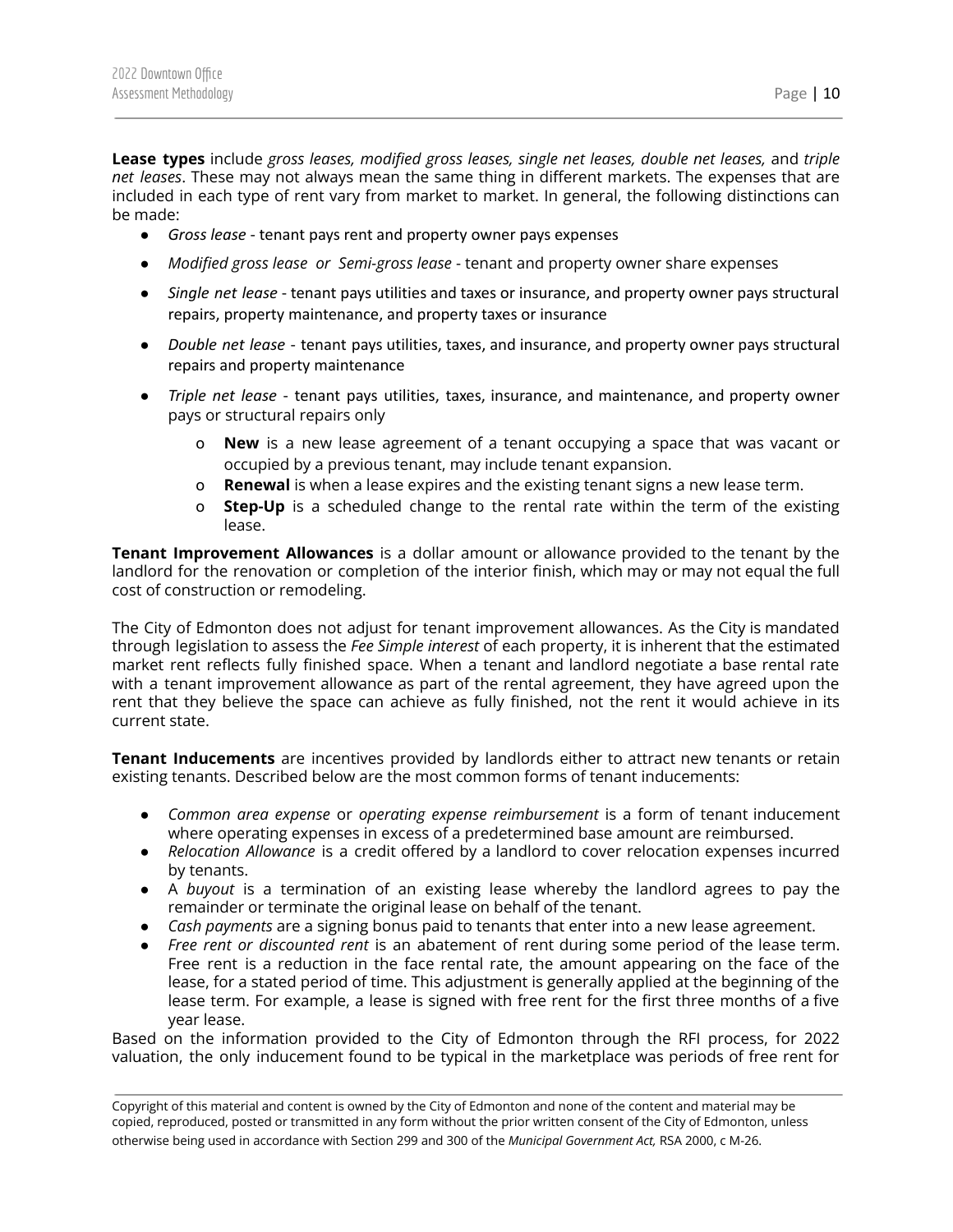Downtown Office properties. Therefore, the City of Edmonton has taken periods of free rent into account when determining typical market rent. To account for free rent, the base rental rate is adjusted by amortizing the total amount of the free rent over the term of the lease.

**Operating Expenses (OE)** are the periodic expenditures necessary to maintain the real property and continue the production of the effective gross income; these are accounted for by the vacancy shortfall and structural allowances in the Assessment Detail Report.

**Common Area Maintenance (CAM)** are the charges that reflect the costs of operating the interior and exterior common areas of a commercial property, and therefore include expenses for cleaning, utilities, heating, insurance, garbage & snow removal, and management fees.

**Potential Gross Income (PGI)** is the total current market rent for all space types that would be collected if the property were fully occupied at the date of valuation. In estimating PGI, the assessor distinguishes between market rent and contract rent. Market rent is the rate prevailing in the market for comparable properties and is used in calculating market value by the income approach. Contract rent is the actual amount agreed to by the landlord and tenant. *Potential gross income is derived by multiplying all Gross Leasable Areas (GLA) in the building by the current market rent for each particular space type.*



**Vacancy and Collection Loss Allowance** is a deduction from the potential gross income for typical vacancy and collection losses, assuming current market conditions and typical management. Vacancy losses are best described as an allowance for vacant space. Collection losses are considered unpaid rents that the landlord is unlikely to recover. For the 2022 assessment, both a vacancy and collection loss study were developed. The results of these studies were then added together in order to form the vacancy and collection loss allowance. The raw data for these studies came from tenant rolls, the COVID Addendum, and year end financial statements. Deferrals were not considered as part of collection loss because these are unpaid contractual rents that were agreed to be paid at a future date. These allowances are usually expressed as a percentage of potential gross income.

Should a property demonstrate a history of higher than typical vacancy, the City may apply an adjusted stabilized vacancy and collection loss allowance (chronic vacancy). In order to qualify for chronic vacancy, a property owner must provide the property's rent rolls from the last **3 consecutive years immediately preceding the valuation date** to show that the property has had a vacancy rate that falls within a range greater than the current typical range. The rent rolls must show that the property has experienced a vacancy greater than the typical range in each of the 3 preceding years. If this is demonstrated, the average of the 3 years will determine which stabilized vacancy allowance is applied. The ranges and the corresponding stabilized chronic vacancy and collection loss allowances are demonstrated in the chart below. The stabilized vacancy is applied on a per building, per space type (office or CRU) basis. Storage space is not included in the vacancy allowance calculation.

Based on the information provided to the City of Edmonton through the RFI process, for the 2022 valuation, collection loss allowance was not found to be typical in the Downtown Office spaces. Therefore, the City of Edmonton has not applied a collection loss allowance to Downtown Office spaces.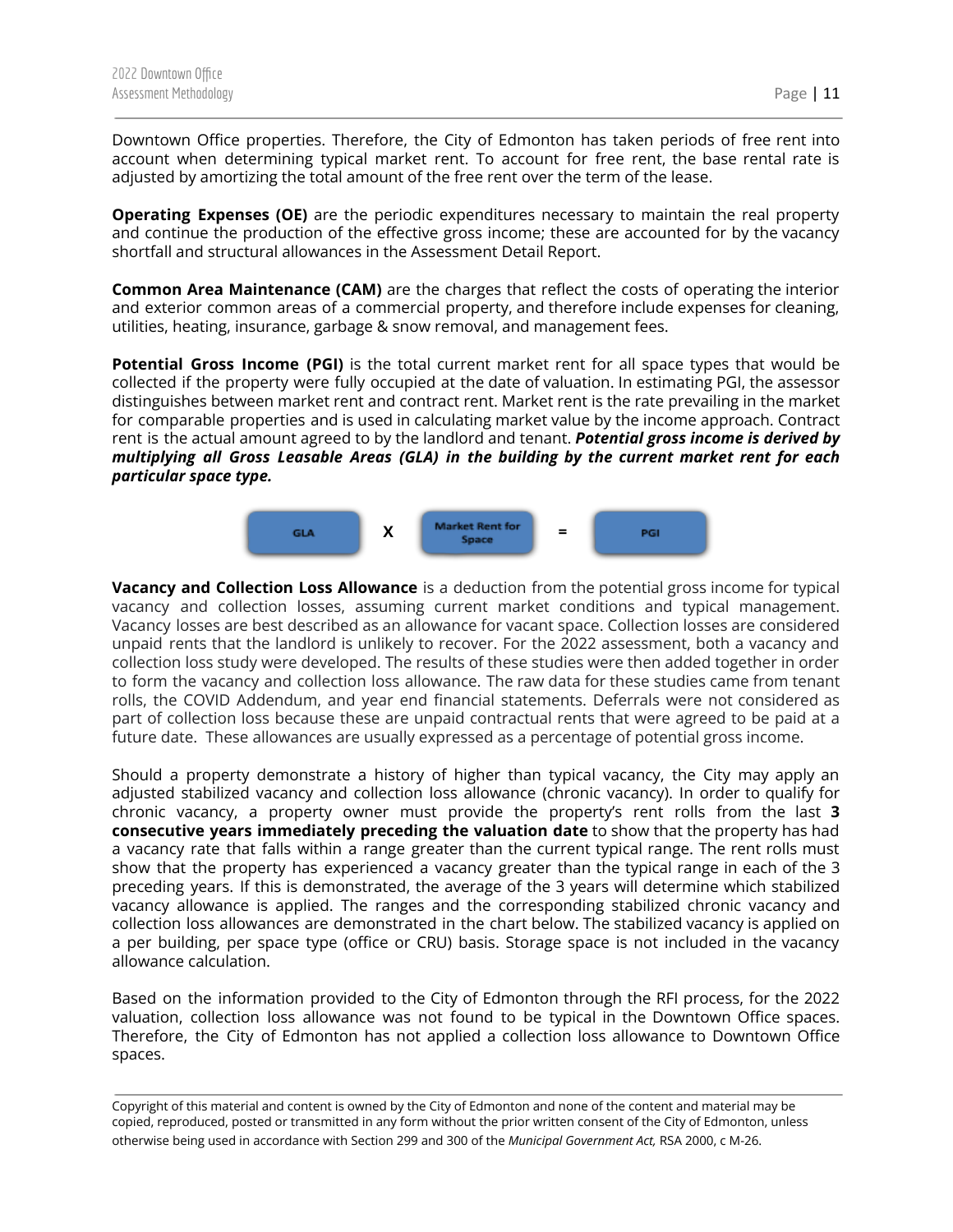| <b>Actual Vacancy</b><br><b>Range</b><br>(over three years) | <b>Stabilized Vacancy</b><br>and Collection Loss<br><b>Allowance</b> |
|-------------------------------------------------------------|----------------------------------------------------------------------|
| $\geq 10\%$ to < 20%                                        | 10%                                                                  |
| $\geq$ 20% to < 30%                                         | 15%                                                                  |
| $\geq$ 30% to < 40%                                         | 20%                                                                  |
| $\geq 40\%$ to < 50%                                        | 25%                                                                  |
| $\geq 50\%$ to < 60%                                        | 30%                                                                  |
| $\geq 60\%$ to < 80%                                        | 35%                                                                  |
| $\geq 80\%$ to < 100%                                       | 40%                                                                  |

**Effective Gross Income (EGI)** is the anticipated income from all operations of real property adjusted for vacancy and collection loss.



**Vacancy Shortfall** is an expense related to the cost of carrying vacant space. Though the space is vacant there are still costs associated with the space that the owner must pay, such as operating expenses, heating, security, property taxes, etc. Storage space is not included in the vacancy shortfall calculation.



**Net Operating Income (NOI)** is the actual or anticipated (before income tax) net income from the operation of the property after deducting all expenses from the effective gross income but before debt servicing costs. The term is often abbreviated to net income and sometimes stated as net income before recapture.



**Structural Allowance** is an allowance provided to cover items which require periodic replacement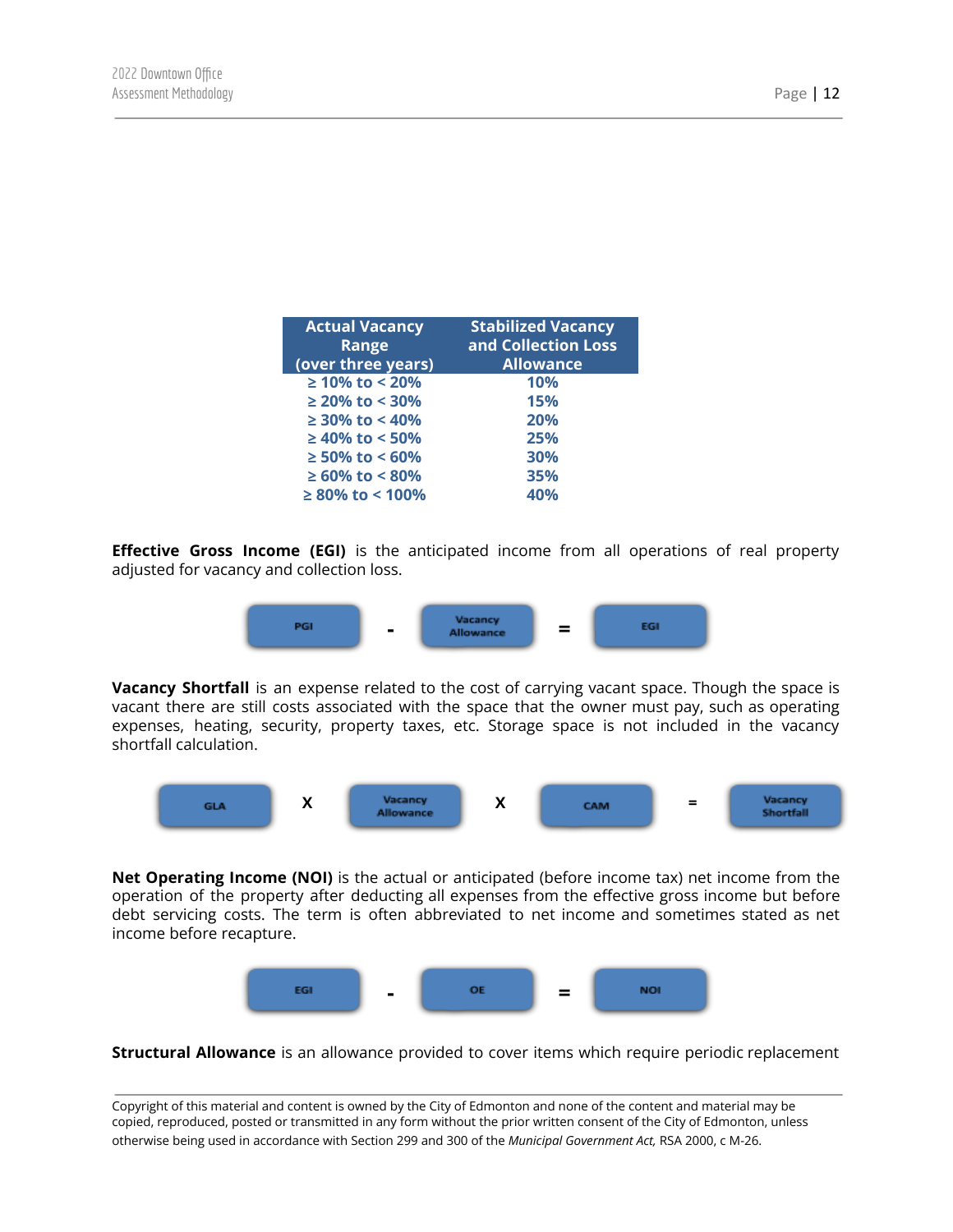because they wear out more rapidly than the building itself. Typically, under the terms of conventional triple net leases, all operating expenses and property taxes are fully recouped by the landlord from the tenant. The only exception relates to items of a structural and or capital nature, which are normally excluded from such recoveries. *Rather than lump sum deductions, a structural allowance is applied annually over the economic life of the property regardless of whether any expenses were incurred in any given year.*

**Overall Capitalization Rate (Cap Rate)** reflects the relationship between the anticipated net operating income from a single year (or an average of several years) and the total price or value of the property. The cap rate converts net operating income into an indication of property value. The cap rate, in its basic formula, is found by dividing net operating income by the sale price. *The City of Edmonton derives the typical cap rate by time-adjusting the sale prices of similar Downtown Office* properties from the past 5 years to the valuation date; deriving a net operating income for each of *these sales using typical market rents, vacancy and collection loss allowances and operating costs; and then dividing the estimated net operating incomes by the time-adjusted sale prices.*

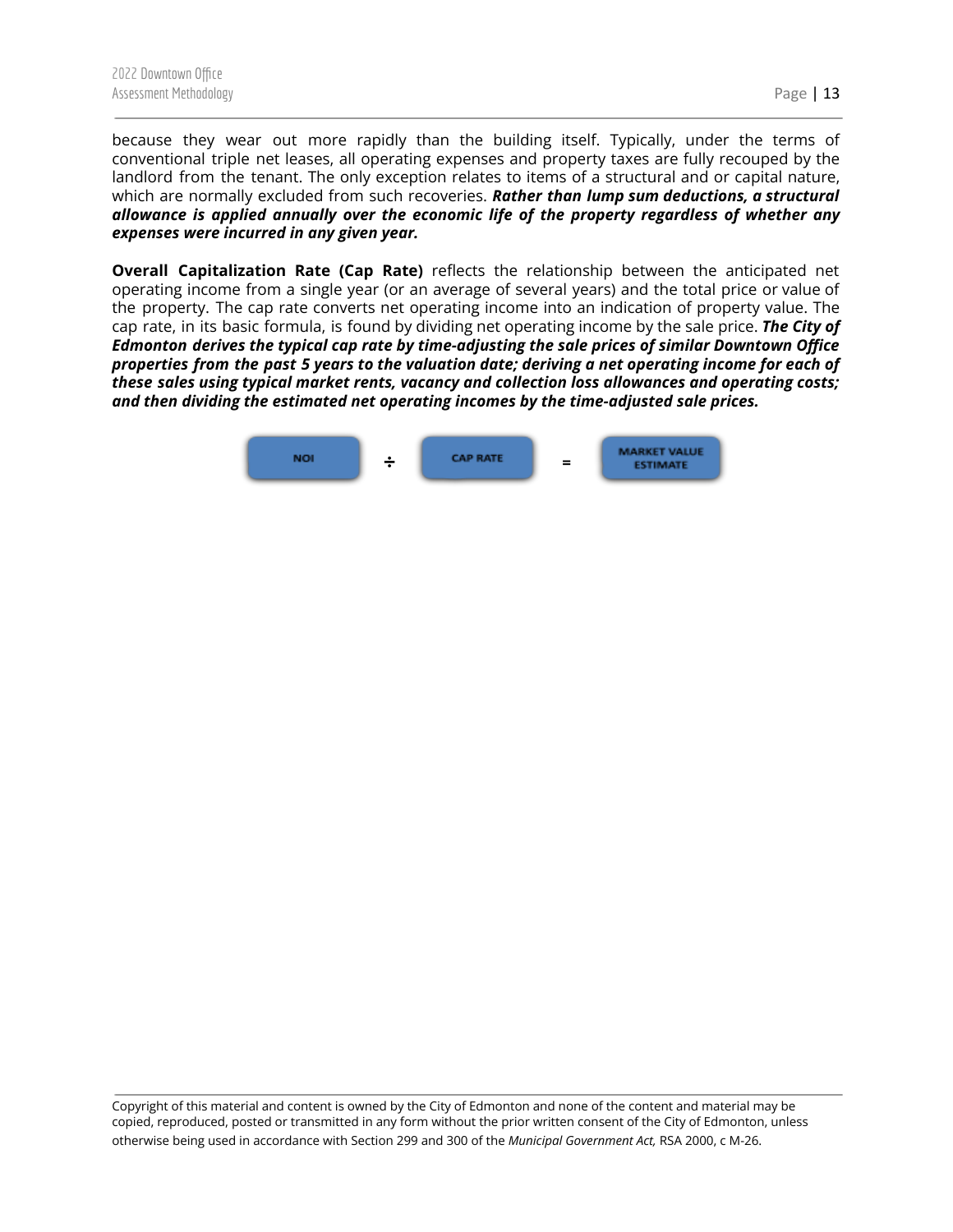# <span id="page-14-0"></span>**Sample Assessment Detail Report**

| <b>Edmonton</b>                                                                                                                                                                                                                                                                                                                                                                                                                                                                                                 |                                                                                                                     |                                       | <b>Assessment Detail Report</b>               |                                                                                                                  |
|-----------------------------------------------------------------------------------------------------------------------------------------------------------------------------------------------------------------------------------------------------------------------------------------------------------------------------------------------------------------------------------------------------------------------------------------------------------------------------------------------------------------|---------------------------------------------------------------------------------------------------------------------|---------------------------------------|-----------------------------------------------|------------------------------------------------------------------------------------------------------------------|
|                                                                                                                                                                                                                                                                                                                                                                                                                                                                                                                 |                                                                                                                     |                                       | <b>2022 DOWNTOWN OFFICE VALUATION SUMMARY</b> |                                                                                                                  |
| Roll Number:<br>1234567 Sample                                                                                                                                                                                                                                                                                                                                                                                                                                                                                  | <b>Valuation Date:</b>                                                                                              | <b>July 1, 2021</b>                   |                                               |                                                                                                                  |
| Name:<br><b>Sample Building</b>                                                                                                                                                                                                                                                                                                                                                                                                                                                                                 | Number of Stories:                                                                                                  | 10                                    | Actual Zoning: CCA                            |                                                                                                                  |
| Address:<br><b>Sample Avenue</b>                                                                                                                                                                                                                                                                                                                                                                                                                                                                                | Year Built:                                                                                                         | 1970                                  | Effective Zoning: CB2                         |                                                                                                                  |
| F<br>District:                                                                                                                                                                                                                                                                                                                                                                                                                                                                                                  | <b>Effective Year Built:</b>                                                                                        | 1980                                  |                                               |                                                                                                                  |
| <b>Classification:</b><br>АΑ                                                                                                                                                                                                                                                                                                                                                                                                                                                                                    | Connectivity:                                                                                                       | <b>NO</b>                             |                                               |                                                                                                                  |
| Lot Size (ft <sup>2</sup> ):<br>7,526                                                                                                                                                                                                                                                                                                                                                                                                                                                                           | <b>Property Assessment:</b>                                                                                         |                                       | \$2,193,500                                   |                                                                                                                  |
| Legal Description: Sample Plan: 1 Sample Block: A Sample Lot: 1                                                                                                                                                                                                                                                                                                                                                                                                                                                 |                                                                                                                     |                                       |                                               |                                                                                                                  |
| <b>Space Types</b>                                                                                                                                                                                                                                                                                                                                                                                                                                                                                              | <b>Gross Leasable</b><br>Area (ft <sup>2</sup> )                                                                    | <b>Market</b><br>Rent/ft <sup>2</sup> | Total                                         |                                                                                                                  |
| Office Space                                                                                                                                                                                                                                                                                                                                                                                                                                                                                                    | 1,000                                                                                                               | \$20.00                               | \$20,000                                      | <b>OFFICE GLA x MARKET RENT = OFFICE PGI</b>                                                                     |
| Office - Other                                                                                                                                                                                                                                                                                                                                                                                                                                                                                                  | 500                                                                                                                 | \$10.00                               | \$5,000                                       | Example: (1,000 ft <sup>2</sup> x \$20) + (500 ft <sup>2</sup> x \$10) = \$25,000                                |
| CRUs < 1,001 ft2                                                                                                                                                                                                                                                                                                                                                                                                                                                                                                | 0                                                                                                                   | \$0.00                                | \$0                                           |                                                                                                                  |
| CRUs 1.001 to 3.000 ft2                                                                                                                                                                                                                                                                                                                                                                                                                                                                                         | 2,000                                                                                                               | \$15.00                               | \$30,000                                      |                                                                                                                  |
| CRUs 3,001 to 5,000 ft2                                                                                                                                                                                                                                                                                                                                                                                                                                                                                         | 0                                                                                                                   | \$0.00                                | \$0                                           |                                                                                                                  |
| CRUs 5,001 to 10,000 ft2                                                                                                                                                                                                                                                                                                                                                                                                                                                                                        | 0                                                                                                                   | \$0.00                                | \$0                                           |                                                                                                                  |
| CRUs > 10,001 ft2                                                                                                                                                                                                                                                                                                                                                                                                                                                                                               | 0                                                                                                                   | \$0.00                                | \$0                                           | <b>CRU GLA x MARKET RENT = CRU PGI</b>                                                                           |
| <b>CRU - Bank</b>                                                                                                                                                                                                                                                                                                                                                                                                                                                                                               | 0                                                                                                                   | \$0.00                                | \$0                                           | Example: 2,000 ft <sup>2</sup> x \$15 = \$30,000                                                                 |
| CRU - Drug Store                                                                                                                                                                                                                                                                                                                                                                                                                                                                                                | 0<br>0                                                                                                              | \$0.00<br>\$0.00                      | \$0                                           |                                                                                                                  |
| CRU - Food Court                                                                                                                                                                                                                                                                                                                                                                                                                                                                                                | 0                                                                                                                   | \$0.00                                | \$0                                           |                                                                                                                  |
| CRU - Restaurant ≤ 3,000 ft2<br>CRU - Restaurant ≥ 3,001 ft2                                                                                                                                                                                                                                                                                                                                                                                                                                                    | 0                                                                                                                   | \$0.00                                | \$0<br>\$0                                    |                                                                                                                  |
| <b>CRU - Restaurant Fast</b>                                                                                                                                                                                                                                                                                                                                                                                                                                                                                    | 0                                                                                                                   | \$0.00                                | \$0                                           |                                                                                                                  |
| CRU - Warehouse                                                                                                                                                                                                                                                                                                                                                                                                                                                                                                 | 0                                                                                                                   | \$0.00                                | \$0                                           |                                                                                                                  |
| CRU - Other                                                                                                                                                                                                                                                                                                                                                                                                                                                                                                     | 0                                                                                                                   | \$0.00                                | \$0                                           | <b>STORAGE GLA x MARKET RENT = STORAGE PGI</b>                                                                   |
| Storage                                                                                                                                                                                                                                                                                                                                                                                                                                                                                                         | 500                                                                                                                 | \$5.00                                | \$2,500                                       | Example: 500 ft <sup>2</sup> x \$5 = \$2,500                                                                     |
| <b>Underground Parking Stalls</b><br>100                                                                                                                                                                                                                                                                                                                                                                                                                                                                        |                                                                                                                     | \$100.00                              | \$120,000                                     |                                                                                                                  |
| $\bf{0}$<br><b>Aboveground Parking Stalls</b>                                                                                                                                                                                                                                                                                                                                                                                                                                                                   |                                                                                                                     | \$0.00                                | \$0                                           | (PARKING STALLS x MARKET RENT PER MONTH) x 12 = PARKING PGI                                                      |
| <b>Covered Parking Stalls</b><br>0                                                                                                                                                                                                                                                                                                                                                                                                                                                                              |                                                                                                                     | \$0.00                                | \$0                                           | Example: 100 stalls x \$100 = \$10,000/month x 12 months = \$120,000/year                                        |
| <b>Surface Parking Stalls</b><br>0                                                                                                                                                                                                                                                                                                                                                                                                                                                                              |                                                                                                                     | \$0.00                                | \$0                                           |                                                                                                                  |
|                                                                                                                                                                                                                                                                                                                                                                                                                                                                                                                 |                                                                                                                     |                                       |                                               | TOTAL OFFICE PGI + TOTAL CRU PGI + TOTAL STORAGE PGI +                                                           |
| Total Gross Leasable Area (ft <sup>2</sup> ):                                                                                                                                                                                                                                                                                                                                                                                                                                                                   | 4,000                                                                                                               | <b>Potential Gross Income</b>         | \$177,500                                     | <b>TOTAL PARKING PGI = TOTAL PGI</b><br>Example: \$25,000 + \$30,000 + \$2,500 + \$120,000 = \$177,500           |
| <b>Less: Vacancy and Collection Loss Allowance</b>                                                                                                                                                                                                                                                                                                                                                                                                                                                              |                                                                                                                     |                                       |                                               | (OFFICE PGI + PARKING PGI) x TYPICAL VACANCY RATE                                                                |
| Office                                                                                                                                                                                                                                                                                                                                                                                                                                                                                                          |                                                                                                                     | 10.0%                                 | \$14,500                                      | Example: (\$25,000 + \$120,000) = \$145,000 x 0.10 = \$14,500                                                    |
| <b>CRU</b>                                                                                                                                                                                                                                                                                                                                                                                                                                                                                                      |                                                                                                                     | 5.0%                                  | \$1,500                                       | <b>CRU PGI x TYPICAL VACANCY RATE</b>                                                                            |
|                                                                                                                                                                                                                                                                                                                                                                                                                                                                                                                 |                                                                                                                     | <b>Effective Gross Income</b>         | \$161,500                                     | Example: \$30,000 x 0.05 = \$1,500                                                                               |
|                                                                                                                                                                                                                                                                                                                                                                                                                                                                                                                 |                                                                                                                     |                                       |                                               | <b>PGI LESS VACANCY LOSS = EGI</b><br>Example: \$177,500 - (\$14,500 + \$1,500) = \$161,500                      |
| <b>Less: Expenses</b>                                                                                                                                                                                                                                                                                                                                                                                                                                                                                           |                                                                                                                     |                                       |                                               | EGI LESS STRUCTURAL ALLOWANCE                                                                                    |
| <b>Structural Allowance</b>                                                                                                                                                                                                                                                                                                                                                                                                                                                                                     |                                                                                                                     | 2.0%                                  | \$3,230                                       | Example: \$161,500 x 0.02 = \$3,230                                                                              |
|                                                                                                                                                                                                                                                                                                                                                                                                                                                                                                                 |                                                                                                                     |                                       |                                               | (TOTAL OFFICE GLA x TYPICAL VACANCY RATE) x TYPICAL VACANCY                                                      |
| <b>Less: Vacancy Shortfall</b>                                                                                                                                                                                                                                                                                                                                                                                                                                                                                  |                                                                                                                     |                                       |                                               | SHORTFALL = OFFICE VACANCY SHORTFALL<br>Example: (1,500 ft <sup>2</sup> x 0.10) = 150 x \$10 = \$1,500           |
| Office                                                                                                                                                                                                                                                                                                                                                                                                                                                                                                          | 150                                                                                                                 | \$10.00                               | \$1,500                                       |                                                                                                                  |
| <b>CRU</b>                                                                                                                                                                                                                                                                                                                                                                                                                                                                                                      | 100                                                                                                                 | \$10.00                               | \$1,000                                       | (TOTAL CRU GLA x TYPICAL VACANCY RATE) x TYPICAL VACANCY<br><b>SHORTFALL = CRU VACANCY SHORTFALL</b>             |
|                                                                                                                                                                                                                                                                                                                                                                                                                                                                                                                 |                                                                                                                     | <b>Net Operating Income</b>           | \$155.770                                     | Example: (2,000 ft <sup>2</sup> x 0.05) = 100 x \$10 = \$1,000                                                   |
|                                                                                                                                                                                                                                                                                                                                                                                                                                                                                                                 |                                                                                                                     |                                       |                                               | EGI LESS STRUCTURAL ALLOWANCE LESS VACANCY SHORTFALL = NOI<br>Example: \$161,500 - \$3,230 - \$2,500 = \$155,770 |
| <b>Stabilized Value</b>                                                                                                                                                                                                                                                                                                                                                                                                                                                                                         |                                                                                                                     |                                       |                                               |                                                                                                                  |
| <b>Capitalization Rate</b>                                                                                                                                                                                                                                                                                                                                                                                                                                                                                      |                                                                                                                     |                                       | 7.00%                                         | NOI / CAP RATE = MARKET VALUE SUBTOTAL                                                                           |
|                                                                                                                                                                                                                                                                                                                                                                                                                                                                                                                 |                                                                                                                     | <b>Value Subtotal</b>                 | \$2,225,286                                   | Example: \$155,770 / 0.07 = \$2,225,286                                                                          |
| <b>Other Value Adjustments</b>                                                                                                                                                                                                                                                                                                                                                                                                                                                                                  |                                                                                                                     |                                       |                                               |                                                                                                                  |
| <b>Additional Buildings</b>                                                                                                                                                                                                                                                                                                                                                                                                                                                                                     |                                                                                                                     |                                       | \$0                                           |                                                                                                                  |
| <b>Associated Lots</b>                                                                                                                                                                                                                                                                                                                                                                                                                                                                                          |                                                                                                                     |                                       |                                               |                                                                                                                  |
| <b>Buildings Under Construction</b>                                                                                                                                                                                                                                                                                                                                                                                                                                                                             |                                                                                                                     |                                       |                                               |                                                                                                                  |
| Construction Allowance (Shell Space Allowance)                                                                                                                                                                                                                                                                                                                                                                                                                                                                  |                                                                                                                     |                                       | $- $31,500$                                   | MARKET VALUE SUBTOTAL - CONSTRUCTION ALLOWANCE                                                                   |
| <b>Excess Land</b>                                                                                                                                                                                                                                                                                                                                                                                                                                                                                              |                                                                                                                     |                                       |                                               | Example: \$2,225,286 - \$31,500 = \$2,193,786                                                                    |
| <b>Surplus Land</b>                                                                                                                                                                                                                                                                                                                                                                                                                                                                                             |                                                                                                                     |                                       |                                               |                                                                                                                  |
| <b>COMMENTS</b>                                                                                                                                                                                                                                                                                                                                                                                                                                                                                                 | 2022 Market Value Estimate (Rounded)                                                                                |                                       | \$2,193,500                                   | FINAL MARKET VALUE ESTIMATE UTILIZING THE INCOME APPROACH<br>(Rounded down to the nearest 500)                   |
|                                                                                                                                                                                                                                                                                                                                                                                                                                                                                                                 |                                                                                                                     |                                       |                                               |                                                                                                                  |
| Deduction for Office Construction Allowance (500 ft <sup>2</sup> office space - 150 ft <sup>2</sup> office shortfall = 350 ft <sup>2</sup> at \$90/ft <sup>2</sup>                                                                                                                                                                                                                                                                                                                                              |                                                                                                                     |                                       |                                               |                                                                                                                  |
| Copyright @ 2022 The City of Edmonton                                                                                                                                                                                                                                                                                                                                                                                                                                                                           |                                                                                                                     |                                       |                                               |                                                                                                                  |
| The information is collected for property assessment interpretation purposes only. While The City of Edmonton provides this information in good faith, it does not<br>warrant, covenant, or guarantee the completeness and accuracy of the information. The City does not assume responsibility nor accept any liability arising from any<br>use other than assessment interpretation. The information is maintained on a regular basis and reflects the contents of the Assessment per the stated date/time of | this document. This information is proprietary and may not be reproduced without consent from The City of Edmonton. |                                       |                                               |                                                                                                                  |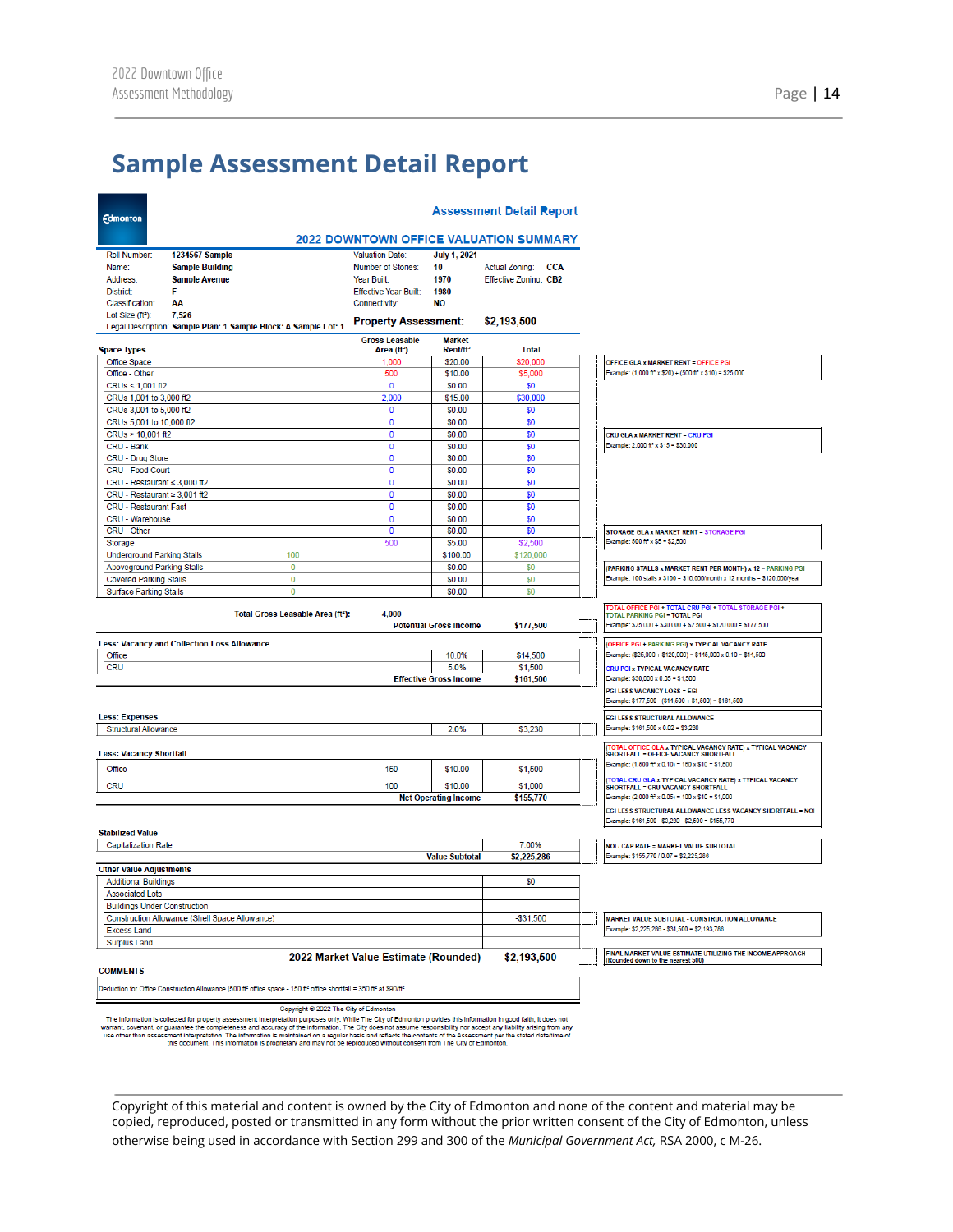# <span id="page-15-0"></span>**Variables**

Not all variables affect market value. Below is the list of variables that affect the assessment of Downtown Offices for 2022.

| Classification | Location    |
|----------------|-------------|
| Size           | Space Types |

#### <span id="page-15-1"></span>Classification

Downtown office properties are stratified into groups that are comparable to one another in terms of their overall desirability and marketability. Characteristics that may be considered in classification include quality, condition, effective year built, gross leasable area, size of floor, floorplate, number of stories, type and amount of parking, location, traffic influence, proximity and access to Light Rail Transit (LRT) system, connectivity to the Downtown Pedway System, and amenities such as daycares, fitness centres, conference centre, etc.

**A class** office buildings are generally the most desirable in the marketplace. They tend to be well located, newer, well known and attract well‐known tenants. These buildings are generally the largest office buildings or complexes in the marketplace with a higher number of stories or a larger floorplate; typically they are over 200,000  $\text{ft}^2$  and higher than 15 stories. This class is further stratified into four subclasses; AAA, AA, AH and AL.

**AAA class** office buildings are generally newest in age (effective year built 2010 and newer) and design with state of the art, efficient mechanical systems, and have the most efficient floorplates. These office buildings generally offer high quality finishes and a number of premium amenities.

**AA class** office buildings are generally of high quality. These buildings may have undergone extensive retrofitting and may include notable or unique high end design, interior finishes and amenities.

**AH class** office buildings are slightly inferior to AA buildings. These buildings are well maintained and include good quality functional finish. These buildings generally have superior characteristics and more amenities compared to AL.

**AL class** office buildings generally have less upkeep, inferior characteristics, fewer amenities and less appeal when compared to AH office buildings. Dated finish, worn finishes and wear and tear are some characteristics of AL class buildings.

**B class** office buildings are smaller in comparison to A class office buildings, typically between 40,000 ft<sup>2</sup> and 200,000 ft<sup>2</sup>, between 6 and 14 stories and are more basic with fewer amenities. This class is further stratified into three subclasses; BB, BH and BL.

**BB class** office buildings are the best of the B class. They generally have premier office space, typically include notable or unique high end design, interior finishes and amenities. These buildings are generally newer in age (effective year built 1995 and newer) or have undergone extensive retrofitting; therefore, there is less risk in these investments and they are generally the most desirable in the B class marketplace.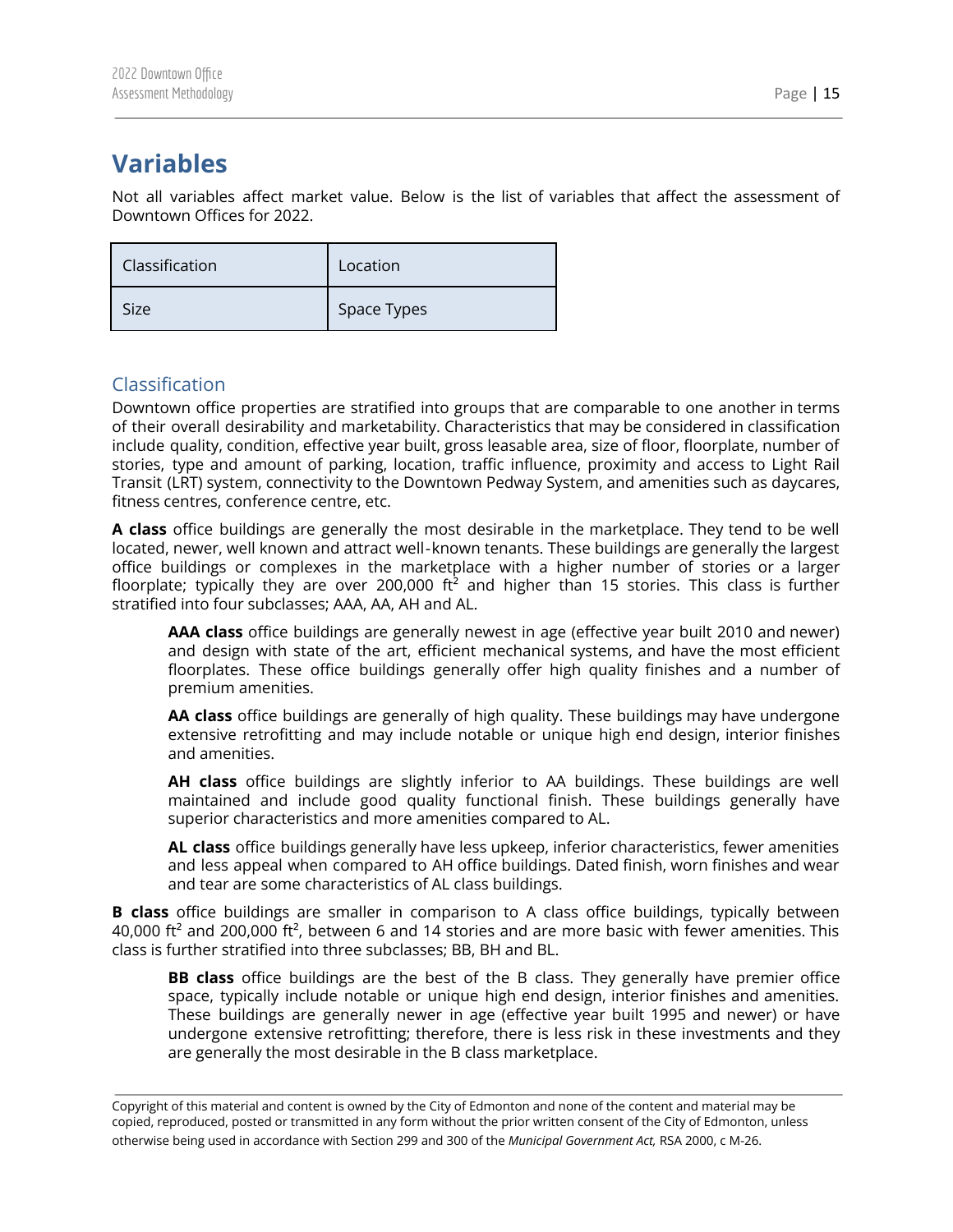**BH class** office buildings are generally inferior to BB. They are generally of high quality and may be older than BB. These buildings are well maintained and include functional office finish. These buildings typically have more appeal compared to BL office buildings .

**BL class** office buildings are the least desirable in the B class marketplace. They are generally the oldest office buildings with less upkeep, inferior characteristics, fewer amenities and less appeal when compared to BH office buildings. Dated finish, worn finishes and wear and tear are some characteristics of BL class buildings.

**C class** office buildings are the smallest office buildings, under 40,000 ft², and below five stories with basic design and function. This class is further stratified into CH and CL.

**CH class** office buildings have functional office finish and are generally of high quality, well maintained and may be renovated.

**CL class** office buildings are the least desirable in the marketplace. They are generally the oldest office buildings with minimal amenities; they have below average maintenance levels and are nearing the end of their economic life.

Capitalization rates are based on Classification. Classification also affects rental rates.

#### <span id="page-16-0"></span>**Location**

Office properties are stratified based on geographic areas referred to as districts.

The Downtown of Edmonton is bordered to the North by 105 Avenue, to the South by the river valley, to the East by 95 Street, and to the West by 113 Street. Office properties in the City of Edmonton located outside these boundaries are valued as Suburban Office properties. For an explanation of how Suburban Office properties are stratified, refer to the *2022 Suburban Office Assessment Methodology*. The City stratifies the Downtown Office Inventory into the Financial and Government Districts. These districts reflect a generally higher concentration of Financial or Government tenants located in each district; however, either tenancy is found throughout each area. The Government District is located west of 105th Street; the Financial District is located east of 105th Street.

For 2022 valuation, the only difference between the Government and the Financial district is in the parking rates.

#### <span id="page-16-1"></span>Size

Size refers to the total gross building area, gross leasable area, size of floorplate, and number of stories.

**Gross Building Area (GBA)** is the total floor area of a building, including below‐grade space but excluding unenclosed areas, measured from the exterior of the walls. All enclosed floors of the building including basements, mechanical equipment floors, penthouses, and the like are included in the measurement. Parking spaces and parking garages are excluded.

**Gross Leasable Area (GLA)** is the total area designed for the occupancy and exclusive use of tenants, including basements and mezzanines; measured from the center of joint partitioning to the outside wall surface. For Downtown office buildings, typically the GLA reported by owners on their returned RFI documents is the size used.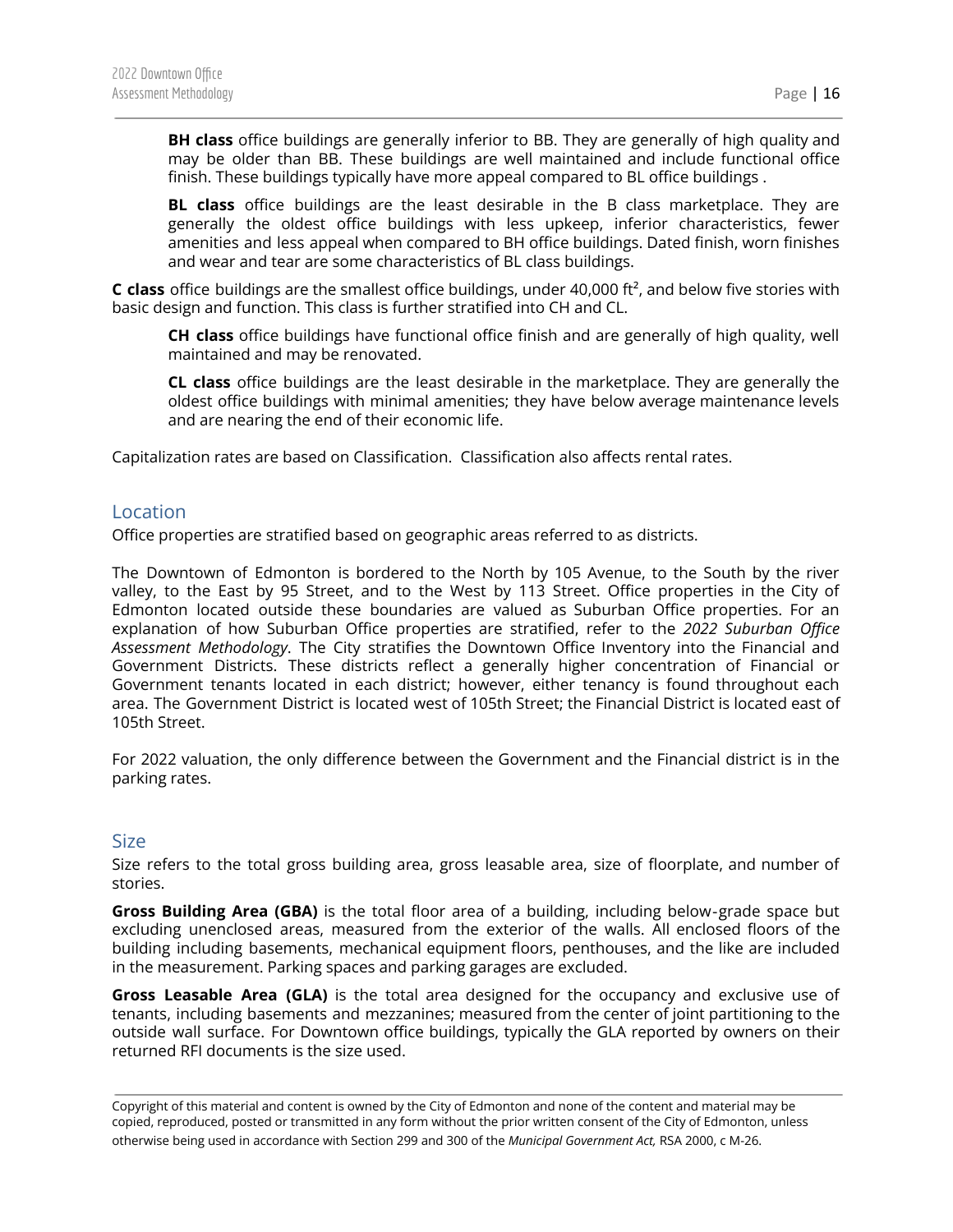#### <span id="page-17-0"></span>Space Types

Space type has an influence on rental rates.

**Commercial Retail Units (CRUs)** are finished spaces designed to offer utility to an array of commercial users. These units are typically located on the main floor with direct exterior or common area access. They have been stratified based on gross leasable area as follows:

> **CRU < 1,001 ft 2 CRU 1,001 to 3,000 ft 2 CRU 3,001 to 5,000 ft 2 CRU 5,001 to 10,000 ft 2 CRU > 10,001 ft 2**

**CRU**‐**Bank** is space that has advanced security measures such as; reinforcement of walls, safes and electronic deterrents and other features to keep the space secure.

**CRU-Drug Store** is specialized space for medical service and their construction will include secured areas for controlled pharmaceuticals and may include clinic and retail area. Drug stores are larger than 3,500 square feet.

**CRU-Food Court** are small fast food retail units, located in a cluster, with common area seating.

**CRU-Restaurant** is a food or beverage service establishment that contains a dedicated food or beverage preparation area. May also contain a commercial kitchen area with improved ventilation, electrical and plumbing. This space type is stratified based on gross leasable area as follows:

#### **CRU-Restaurant ≤ 3,000 ft²**

#### **CRU-Restaurant ≥ 3,001 ft²**

**CRU-Restaurant Fast Food** is a food or beverage service establishment that has one or more drive-thru windows. May also contain a commercial kitchen area with improved ventilation, electrical and plumbing.

**CRU-Other** is miscellaneous uses not identified under a space type category. E.g.: CRU Space in the basement.

**CRU-Warehouse** is unfinished space located on the main floor that contains one or more bay doors, and is typically utilized for storage, light manufacturing or product distribution.

**Office** is space that is utilized, designed or intended for office use, and typically located on the second floor or higher levels of a structure. Main floor office that experiences similar access and exposure as retail units is treated as a CRU space for the purpose of valuation.

**Office-Other** is finished office space that does not offer the same utility or desirability as typical office space because of a lack of natural lighting or windows. This type of space is usually found in basements or mezzanines. E.g.: office in basement or server rooms. Additionally, for downtown

Copyright of this material and content is owned by the City of Edmonton and none of the content and material may be copied, reproduced, posted or transmitted in any form without the prior written consent of the City of Edmonton, unless otherwise being used in accordance with Section 299 and 300 of the *Municipal Government Act,* RSA 2000, c M-26.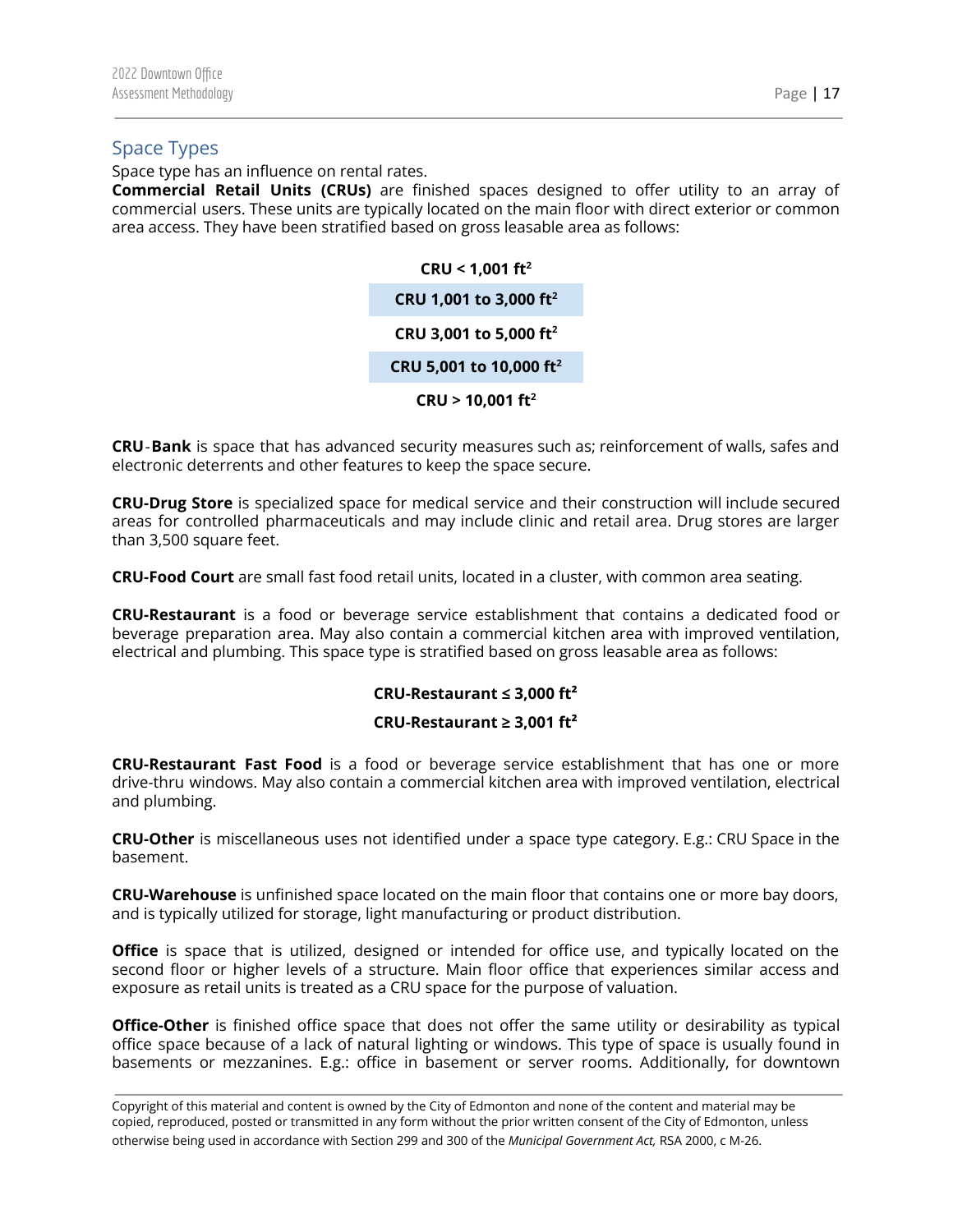office properties, a lack of accessibility (elevator access) deems space less desirable, thus, it is considered office other. E.g.: top floor space with no elevator access.

**Parking** is valued on a per stall basis and the parking rates vary depending upon the following parking types.

*Underground:* Parking located in a parking structure that is fully enclosed and protected from the outside elements.

*Aboveground:* Parking located in a parking structure that has limited protection from the outside elements. There is overhead coverage, but no protection on the sides.

*Covered:* Parking located on ground level that is not in a parking structure and has limited protection from the outside elements. There is overhead coverage, but no protection on the sides.

*Surface:* Parking located on ground level that is not covered and has no protection from the outside elements.

*Roof Top:* Parking located on top of a parking structure that has no protection from the outside elements. This type of parking stall is assessed at the same rate as surface parking.

*Tandem Parking:* refers to the placement of one parking space behind another parking space, such that only one parking space has unobstructed access to a driveway, road, or alley. A tandem stall is assessed as a single stall.

For 2022, a downward adjustment was made to all downtown parking stall rates to take into account the parking vacancy above the typical vacancy applied from the office vacancy allowance.

**Storage** is unfinished space that can only be used as storage as it does not offer utility for other uses due to its small size, low ceiling height, lack of windows, lack of loading access, or its location within the structure. Storage space offers less utility than warehouse space, as it is typically located in a basement or mezzanine area.

## <span id="page-18-0"></span>**Other Value Adjustments**

**Additional Building** is the assessed value added for other buildings situated on the subject parcel.

**Associated Lots** is a reduction to a primary improved property based upon a separate but related associated parcel(s). This adjustment is applied when all, or part, of the land from the associated parcel(s) is required to satisfy the permitted uses of the primary property. The associated parcel(s) must be owned by the same individual/corporation as the primary improved property or have a lease in place with the primary improved property. The Edmonton Zoning Bylaw No. 12800 in effect on July 1, 2020, prior to Open Option parking coming into effect, outlined the requirements to satisfy the operations of the primary property.

Parkades do not qualify as associated lots.

**Buildings Under Construction** are improvements that are not complete as of the condition date. The adjustment is based on the cost rates from the Marshall & Swift manual, for the portion completed (also called percent complete).

**Construction Allowance (Shell Space Allowance)** is an allowance provided for leasable space that

Copyright of this material and content is owned by the City of Edmonton and none of the content and material may be copied, reproduced, posted or transmitted in any form without the prior written consent of the City of Edmonton, unless otherwise being used in accordance with Section 299 and 300 of the *Municipal Government Act,* RSA 2000, c M-26.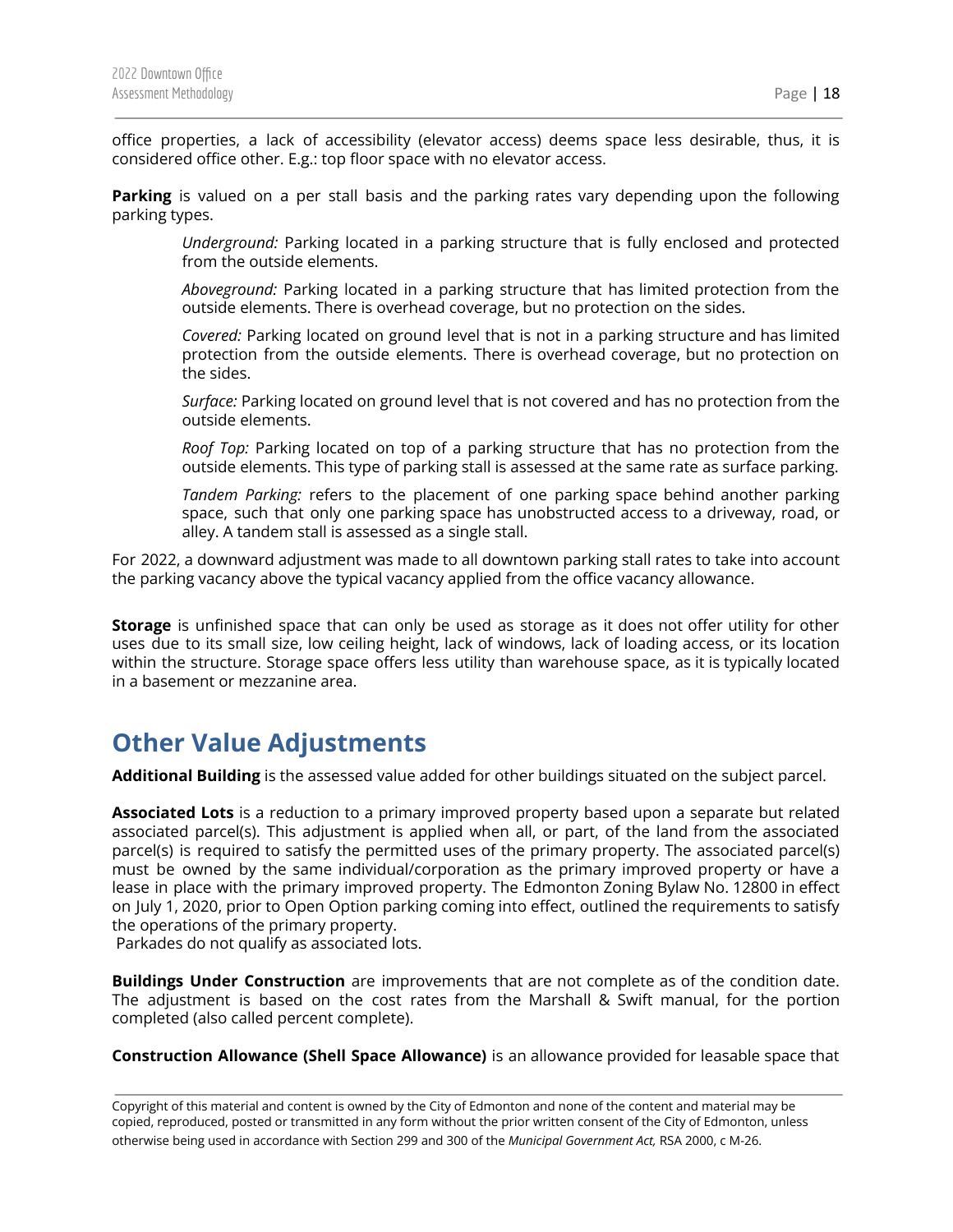is without dividing walls, floor coverings, ceiling or other finishes. The adjustment is based on the cost rates from the Marshall & Swift manual. The construction allowance will be applied to the difference when the amount of unfinished leasable space is greater than the vacancy shortfall area applied (typical or chronic). If the amount of unfinished leasable space is less than the vacancy shortfall area, an adjustment for shell space will not be made.

**Excess Land** on an improved parcel is the area of land not needed to meet the legal requirements for the existing improvement. It is also the area of the parcel not needed to accommodate the parcel's primary highest and best use. Excess land may be separated from the larger parcel (subdivided) and have its own highest and best use, or it may allow for future expansion of the existing or anticipated improvement. Excess land value is derived from assessed commercial land values. Please refer to the 2022 Commercial Land Assessment Methodology.

Parking requirements for calculating the amount of excess land for Downtown and Suburban Office properties were determined using the Edmonton Zoning Bylaw No. 12800 in effect on July 1, 2020, prior to Open Option parking coming into effect.

**Surplus Land** is the land not necessary to support the highest and best use of the existing improvement but, because of physical limitations, building placement, or neighborhood norms, cannot be sold off separately. Surplus land may or may not contribute positively to value, and may or may not accommodate future expansion of an existing or anticipated improvement. *For the 2022 assessment, a 50% discount to the excess land rate was applied.*

Parking requirements for calculating the amount of surplus land for Downtown and Suburban Office properties were determined using the Edmonton Zoning Bylaw No. 12800 in effect on July 1, 2020, prior to Open Option parking coming into effect

# <span id="page-19-0"></span>**Other Definitions**

**Actual Zoning** is set by the Edmonton Zoning Bylaw No. 12800 and regulates the use and development of a parcel. Edmonton Zoning Bylaw No.12800 is available online at Edmonton.ca.

**Condition** of a property is rated using the following categories, generally described as:

#### **Good:**

- well maintained with high desirability;
- may have slight evidence of deterioration in minor components;
- often components are new or as good as new;
- high utility and superior condition.

#### **Average:**

- moderate maintenance;
- minor repairs or rehabilitation of some components required;
- within established norm for the era;
- normal deterioration for age.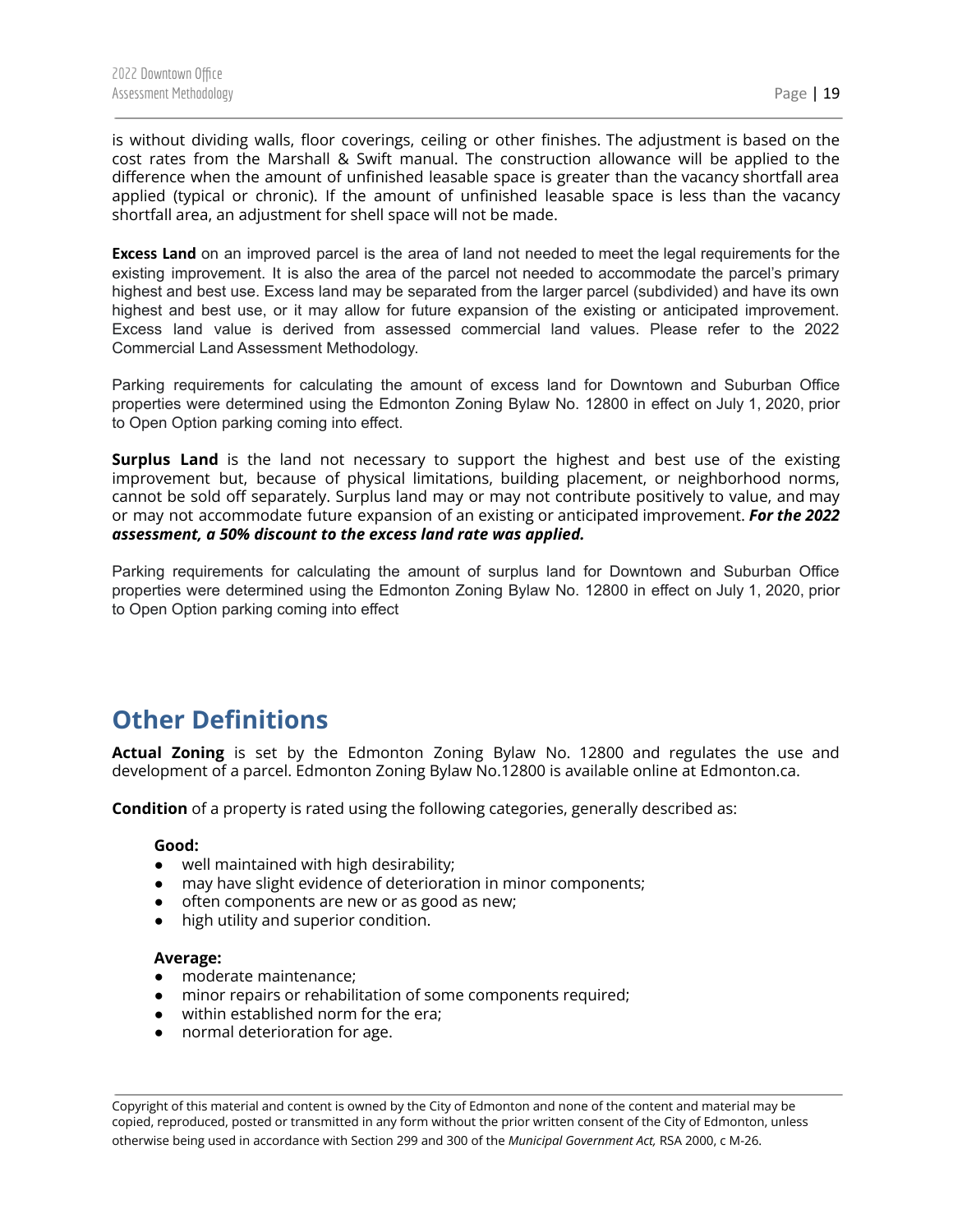#### **Fair:**

- below average maintenance;
- deferred maintenance requiring rehabilitation and/or replacement;
- discernible deterioration;
- reduced utility with signs of structural decay.

#### **Poor:**

- borderline derelict;
- far below average maintenance;
- major repairs and/or replacements are required.

**Connectivity** refers to properties that are connected to the Downtown Pedway System as shown on the Downtown Pedways Map on Edmonton.ca. Pedways may be above ground or below grade.

**Effective Year Built** is the chronological age of a property adjusted to reflect an addition or significant renovation that extends the improvement's remaining economic life. **Effective age is the current assessment year minus the effective year.** The components that when replaced or extensively renovated affect the remaining economic life of a property include the roof, the building envelope (windows and doors, exterior siding, walls including insulation and vapor barrier, and other structural components), the foundation, and mechanical components (electrical, plumbing and HVAC). Completed additions to existing improvements will alter the effective age of a property.

**Effective Zoning** is applied to reflect the current use and development of a parcel. The effective zoning may differ from the actual zoning when current use differs from that which is permitted by the actual zoning as subsequently amended Edmonton Zoning Bylaw 12800 (i.e. legal nonconforming use).

**Land Use Code** defines the use of a property. The amount of a property subject to any specific Land Use will be expressed as a percentage (%). Land Uses may be used for administrative reasons and are not used in the valuation of Downtown Office Inventory.

**LRT Access** refers to direct access or close proximity to the Downtown Light Rail Transit system.

**Number of Stories** refers to the number of floors constructed above grade.

**Quality** of a property refers to the methods and materials used in the construction and design of a property (workmanship, complexity of the structure, use of high end or low end materials).

**Traffic Influence** is based on average annual weekday traffic volume counts as reported by the City of Edmonton Transportation Planning Branch.

**Year Built** is the year the property was constructed also known as the chronological age of a property.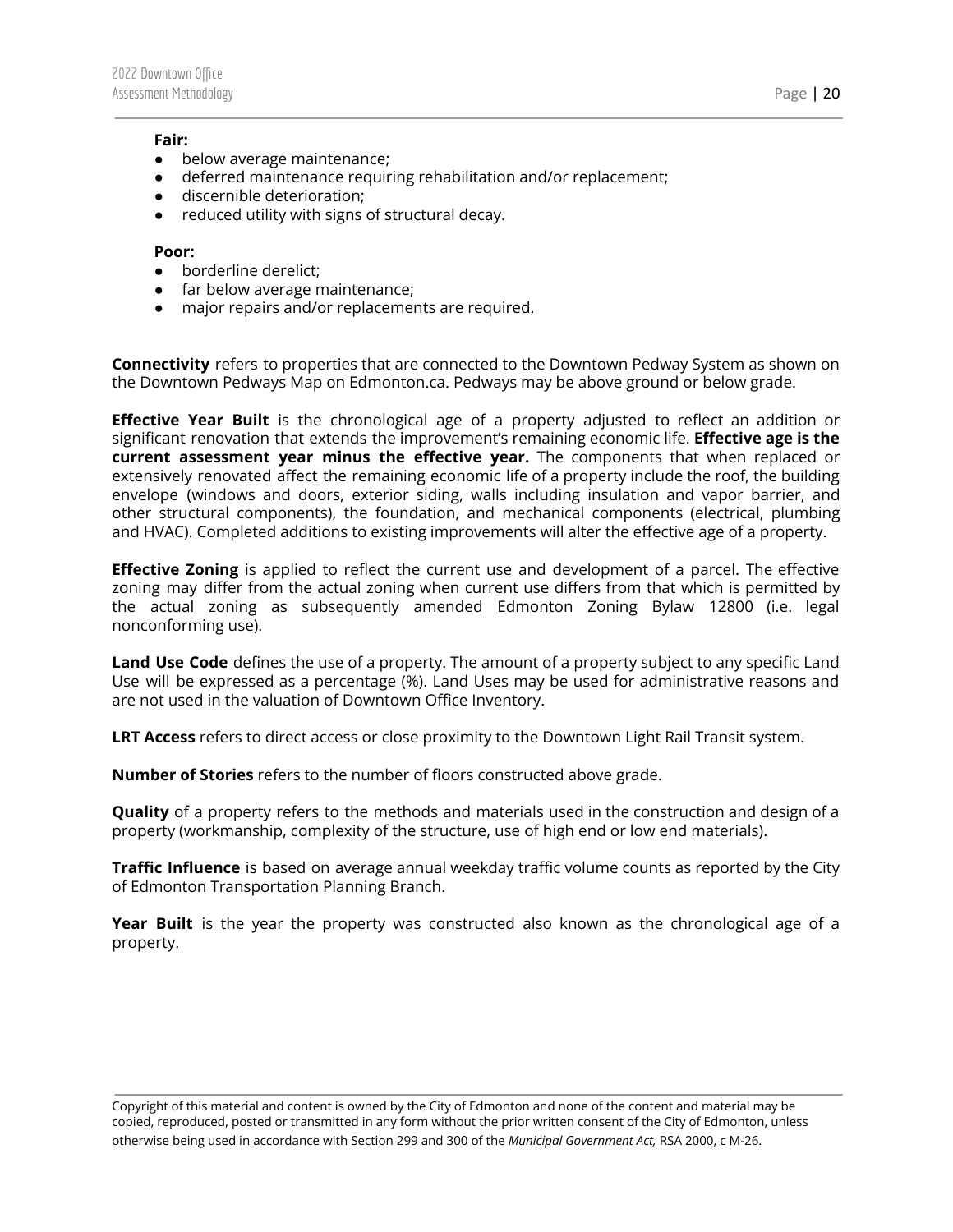### <span id="page-21-0"></span>**References**

Appraisal Institute of Canada (2010). *The Appraisal of Real Estate Third Canadian Edition.* Vancouver, Canada.

Appraisal Institute (2013). *The Appraisal of Real Estate 14th Edition.* Chicago, Illinois.

Eckert, J., Gloudemans, R., & Almy, R. (1990). *Property Appraisal and Assessment Administration.* Chicago, Illinois: International Association of Assessing Officers.

Marshall and Swift Valuation Service (2018). Corelogic Inc.

Province of Alberta. *Matters Relating to Assessment and Taxation Regulation (2018).* Edmonton, AB: Queen's Printer.

Province of Alberta. *Municipal Government Act (2018).* Edmonton, AB: Queen's Printer.

Alberta Assessors' Association, *Practicing Assessment in Alberta Handbook (PAAH): Office Buildings Valuation Guide*, (2016).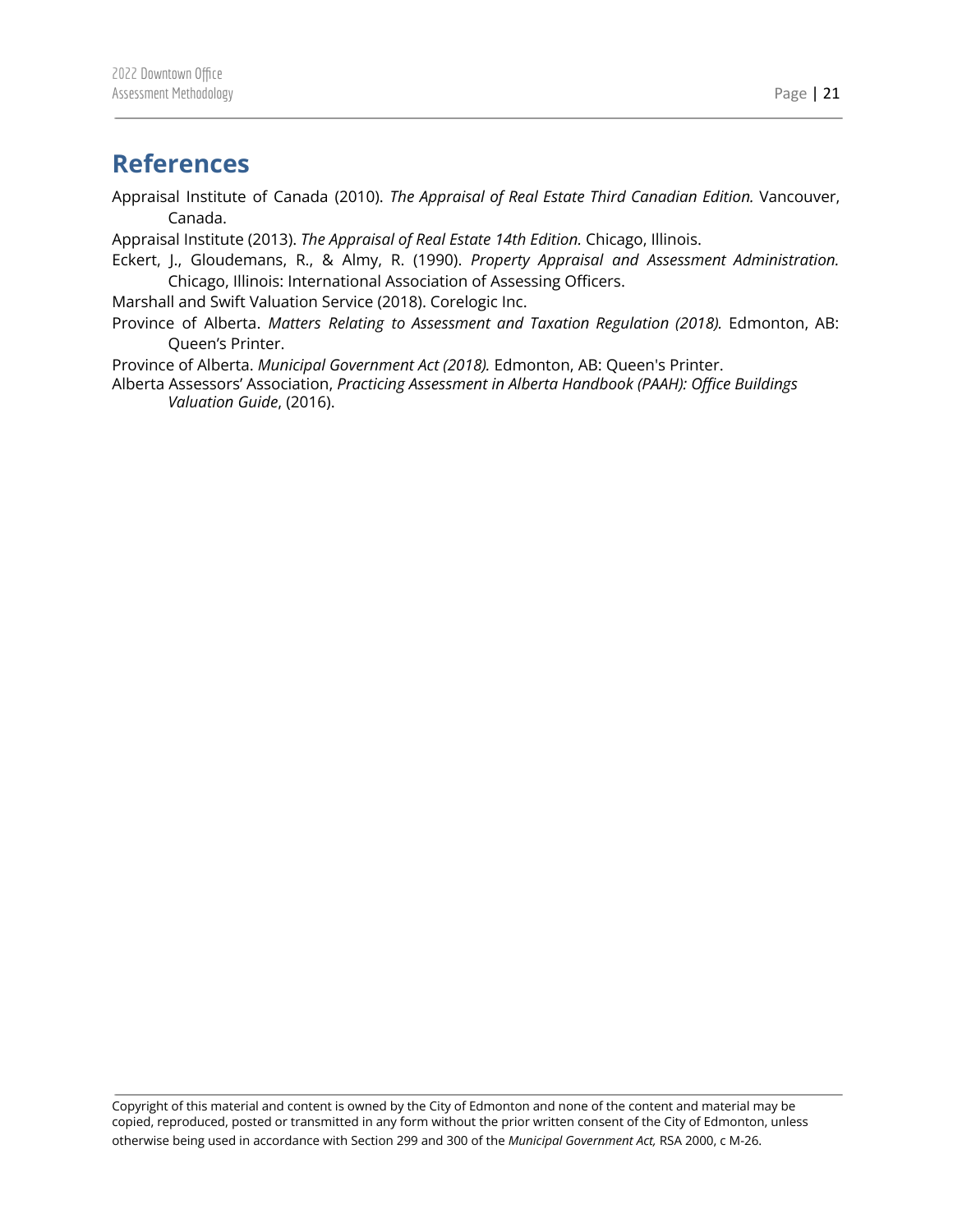# <span id="page-22-0"></span>**Maps**